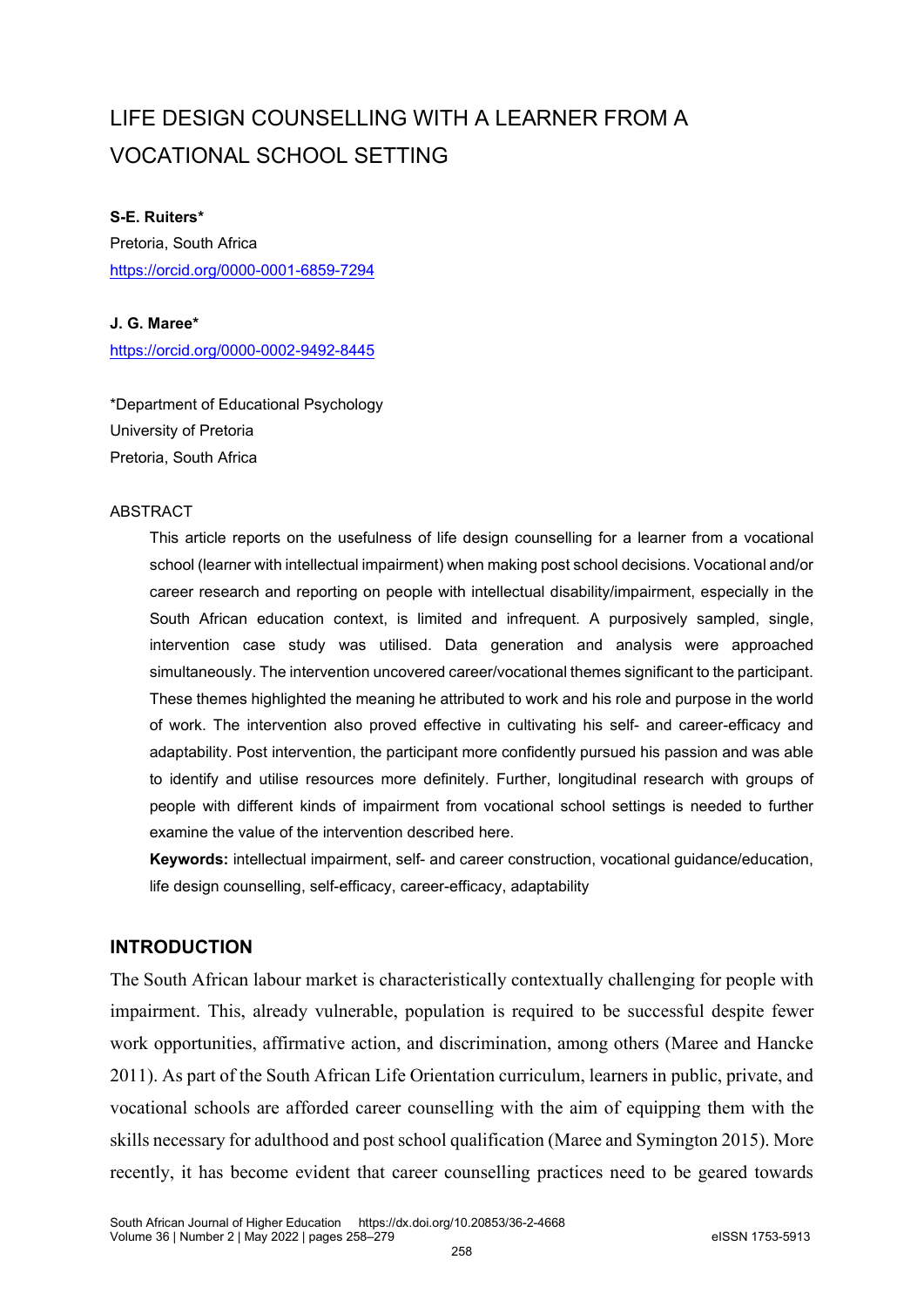assisting people, especially those with (intellectual) impairment to be more adaptable to changing work and life environments (Maree 2017a). This development implies that school career counselling practices should ideally take on the narrative and self-construction approach to career counselling in assisting people to plan their whole lives (Maree and Symington 2015). Personal and career development interventions are aimed at assisting people overcome context specific societal developmental issues (Guichard 2009).

# **THEORETICAL REVIEW**

Being so diverse, disability affects approximately 15 per cent of the world's population, with 3.8 per cent of these being 15 years or older (WHO 2010). In 2019, it was reported that 2.6 per cent of world's population was identified as being diagnosed with some form of intellectual disability (Wagner 2019). According to the last South African national census, there was a 7.5 per cent prevalence of disability (Statistics South Africa 2011). Research on people with intellectual disability/impairment, especially in the South African education context, is limited and infrequent. The 2001 South African national census reported 12 per cent of the population being categorised as having intellectual disability. Later, in 2011, a prevalence rate of approximately 3.6 per cent was reported based on a study in in rural South Africa (Foskett 2014). More recently, the Western Cape Forum for Intellectual Disability (2021) purports that 4 per cent of the South African population is affected by some form of intellectual of intellectual disability.

In South Africa, the promotion of education and skills development for the advancement of persons with disabilities is especially important (Department of Social Development 2015). The South African government has prioritised provision for the regulation of equal employment opportunities and fair treatment for persons with disabilities. However, for many years, people with (severe) mental disabilities have rarely, if ever, been afforded equal work opportunities and find themselves being marginalised and excluded from society (Department of Social Development 2015; Office of the Deputy President 1997). Learners from special and/or vocational schools do not typically explore the further education sector. This is (in part) due to their limited subject choice availability and the higher drop-out rate or unsuccessful completion of their basic education (Human Rights Watch 2015) – leaving them with no other option but to pursue work with little to no autonomy in the unskilled, semi-skilled, or temporary employment sectors (Department of Social Development/Department of Women, Children and People with Disabilities and UNICEF (DSD, DWCPD, and UNICEF 2012; Foskett 2014). Moreover, society's perception of people with (intellectual) disability in terms of their abilities and capabilities impact the options made available for post school progression and the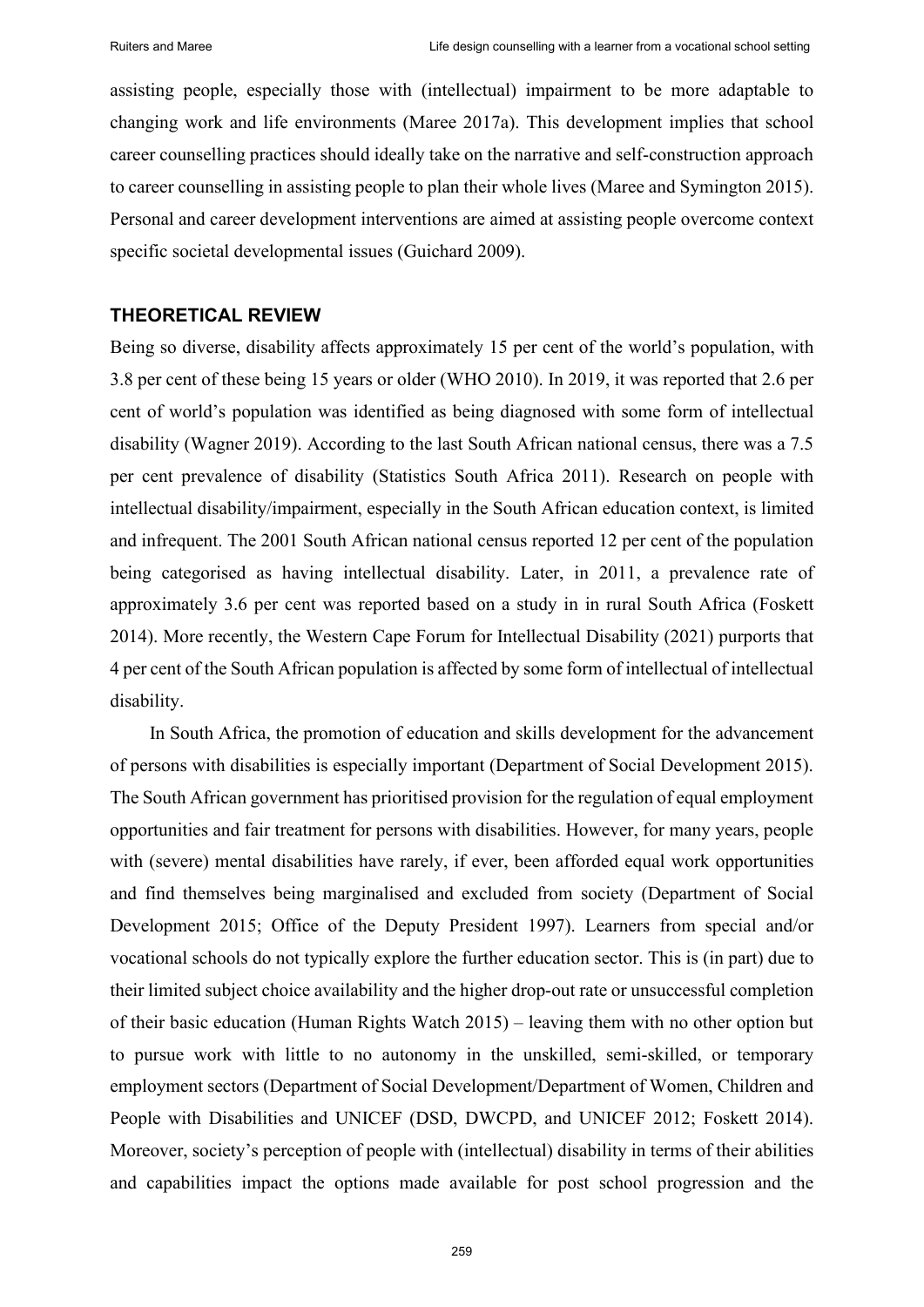possibility of successful long-term employment (Bishop et al. 2010). In collaborating with persons with (intellectual) disability to plan their post school progression and options, societal views; opinions; and beliefs should be considered as paramount to fostering an effective career counselling process (Bishop et al. 2010; Gibbons and Hughes 2016) that shows respect to and acknowledges the dignity of persons with a (intellectual) disability.

South African schools traditionally approach career counselling from vocational guidance and/or career education perspectives while also considering their scholastic achievements and access to resources (Savickas 2012). Career education is the "the totality of experiences (schoolbased and otherwise) that help individuals acquire and use the knowledge, skills, and attitudes necessary to make work a meaningful, productive, and satisfying part of life" (IResearchNet 2020). Comparatively, career guidance is "a systematic process of providing self-assessment and information about the world of work which facilitates individual career development and decision making" (IRedearchNet, 2020). This approach has proved outdated and inadequate in meeting individual needs (Maree 2020). Contemporary career counselling should be subjectively meaningful and collaborative, with a narrative focus which aims to identify and link themes and life stories, and ultimately aim to facilitate the process of empowering people to navigate successfully through periods of transition (Maree 2012a; Maree 2013a; Maree and Molepo 2007). This process of career construction is owned by the learner. The diverse South African population should ideally have access to career counselling strategies suited to their specific contextualised career development needs (Maree and Che 2020). Savickas (2015b) distinguished life-design counselling as presenting a subjective intervention that counsellors may use to assist clients to make career transitions, with the focus on eliciting and drawing on their career-life stories (autobiographies).

# **Life design counselling**

Life design counselling is a principle-driven intervention (Savickas 2015a). This counselling style incorporates both positivist and postmodern approaches to career counselling and aims to explore people's future work prospects while taking their historical, cultural, and personal contexts into consideration (Maree 2013a). It allows for a reflexive collaborative process of uncovering life themes that are used to shape people's possible career and life trajectory. Moreover, life design counselling incorporates career construction, and together, the counsellor and the individual identify what is meaningful to people and use what people regard as meaningful to motivate them toward their goals (Savickas 2015a; 2018).

Life design counselling is premised on career construction and self-construction principles.

260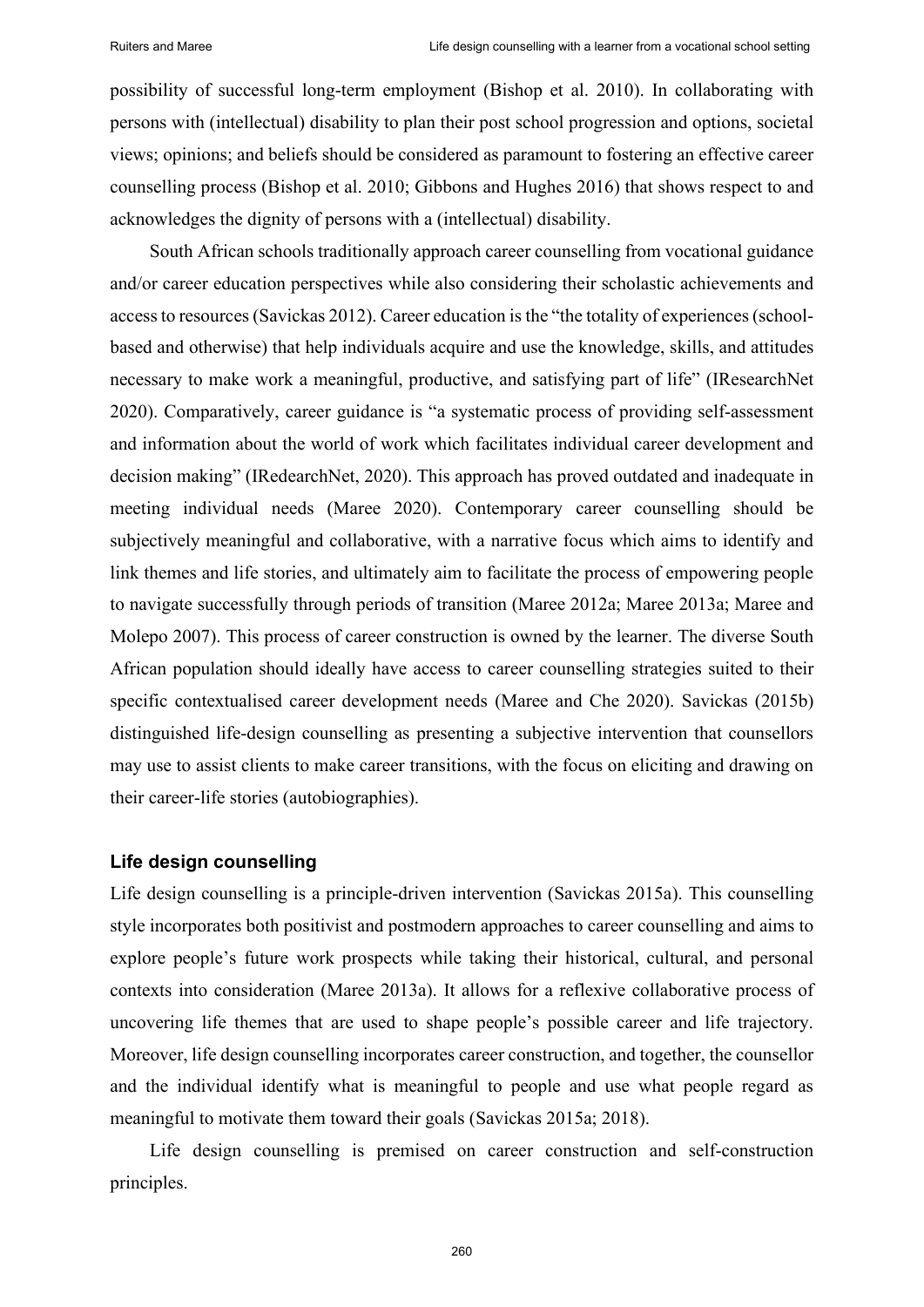# **Career construction theory**

Together, career construction and life design characterises a career intervention for the 21<sup>st</sup> century (Savickas 2012). As part of this intervention, career construction is a narrative based practice which elicits life themes from the individual narrative, aimed at shaping their career story (Dix 2020). Career construction considers people in different settings and their reactions and solutions to evolving crises, thus, encouraging resilience (Dix 2020). Central to career construction counselling, is the Career Construction Interview (CCI) (Savickas 2019). The CCI is comprised of six questions which prompt people to narrate their lives in short stories which then unveil their future selves. The questions are designed to identify themes used to coconstruct their lives. The questions elicit information according to the following guides: counselling goals (act); personality, self, and/or social reputation (actor); manifesting interests (agent); a script for linking the self to the setting (author); guidance to self (advice); and identifying the central problem and/or preoccupation (arc) (Hartung 2015).

# **Self-construction theory**

Self-construction theory regards people as active participants in shaping their career lives by maintaining stability and continuity through self-organisation (Guichard 2009). Within the counselling paradigm, self-construction helps people to develop positive, constructive, and emotionally healthy expectations regarding their future based on their subjective identity within their systems of functioning (Guichard 2009). Much like life design counselling, selfconstruction is context based and focuses on the interaction between people and the systems and subsystems they relate to (Maree and Twigge 2016).

# **RATIONALE FOR THE STUDY**

Historically, South Africans with disability (whether physical or intellectual) have been discriminated against and excluded from the education system and the world of work (Foskett 2014). The researchers' interest in the study stems from personal and professional experience with people with intellectual impairment and those seeking career and/or vocational guidance and advice. Most individuals, at various stages of development, struggle with making life and work choices. This is especially true for learners with intellectual impairment. Within the vocational school setting, where the emphasis is on acquiring life and work skills, marks are not always an accurate indication of progress (Suleymanov 2014). Learners with intellectual impairment attending vocational schools have limited post-school options (DSD, DWCPD, and UNICEF 2012). They are often marginalised and not afforded the same opportunities as their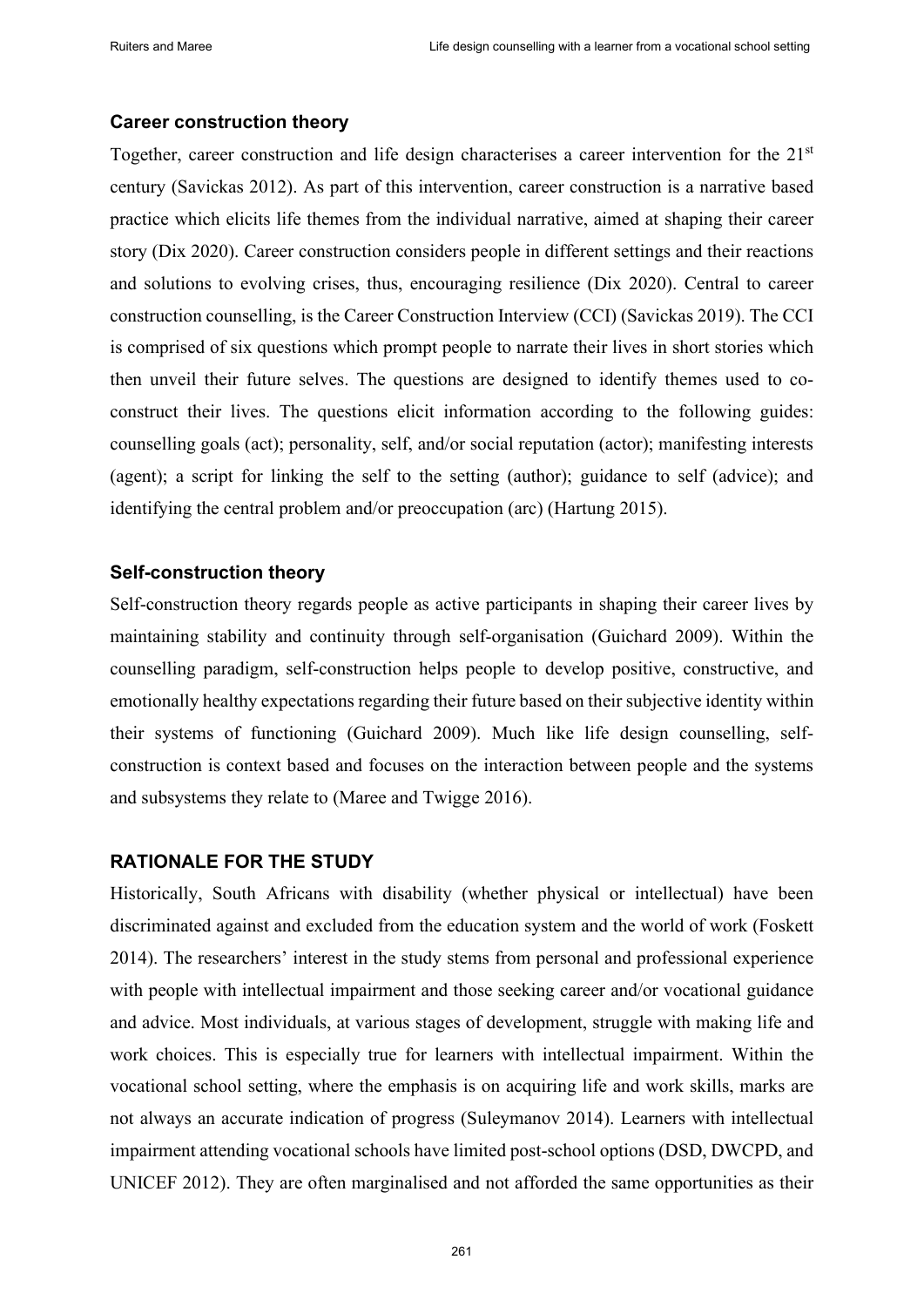non-impaired peers. It is from this perspective that the researchers embarked on the current study.

Numerous studies have been conducted on the transition of people from school to work. Yet, very little has been in terms of the transition of learners with intellectual impairment, with vocational training, into the world of work. The participant in the current research was offered the opportunity to partake in the life design counselling process, with the aim of eliciting life themes from his narrative. In so doing, the participant's autonomy and accountability in becoming employable was increased – empowering him to become the architect and constructor of his own future (Maree in De Bruin 2016).

# **GOAL OF THE STUDY**

The study aimed to explore the possibility and potential limits of utilising life-design counselling to better equip a senior school-leaving learner from a South African vocational school setting with the necessary knowledge and insight to make informed decisions about his future vocational prospects. Life-design counselling was implemented supplementary to the established career guidance practices to investigate its possible influence on and contribution to the prescribed curriculum based career guidance processes. The investigation aimed to identify strengths within the life-design counselling process that could possibly lead to the improvement of career guidance with this learner. The following questions guided the study:

## **Primary research question**

What use does life-design counselling have for the career adaptability and career decisionmaking process of a learner from a vocational school setting?

#### **Secondary research questions**

- How does life-design counselling influence the career adaptability of the participant?
- What use does the intervention have for the participant's decision-making process?

# **METHOD**

## **Participant and context**

Selection criteria for the study required the participant to voluntarily consent and assent to participation; be able to communicate comprehensibly in English; be in the FET phase at a vocational school; and have the desire to further their education for vocational purposes.

Moreri (a pseudonym), an 18-year-old male youth, from a South African minority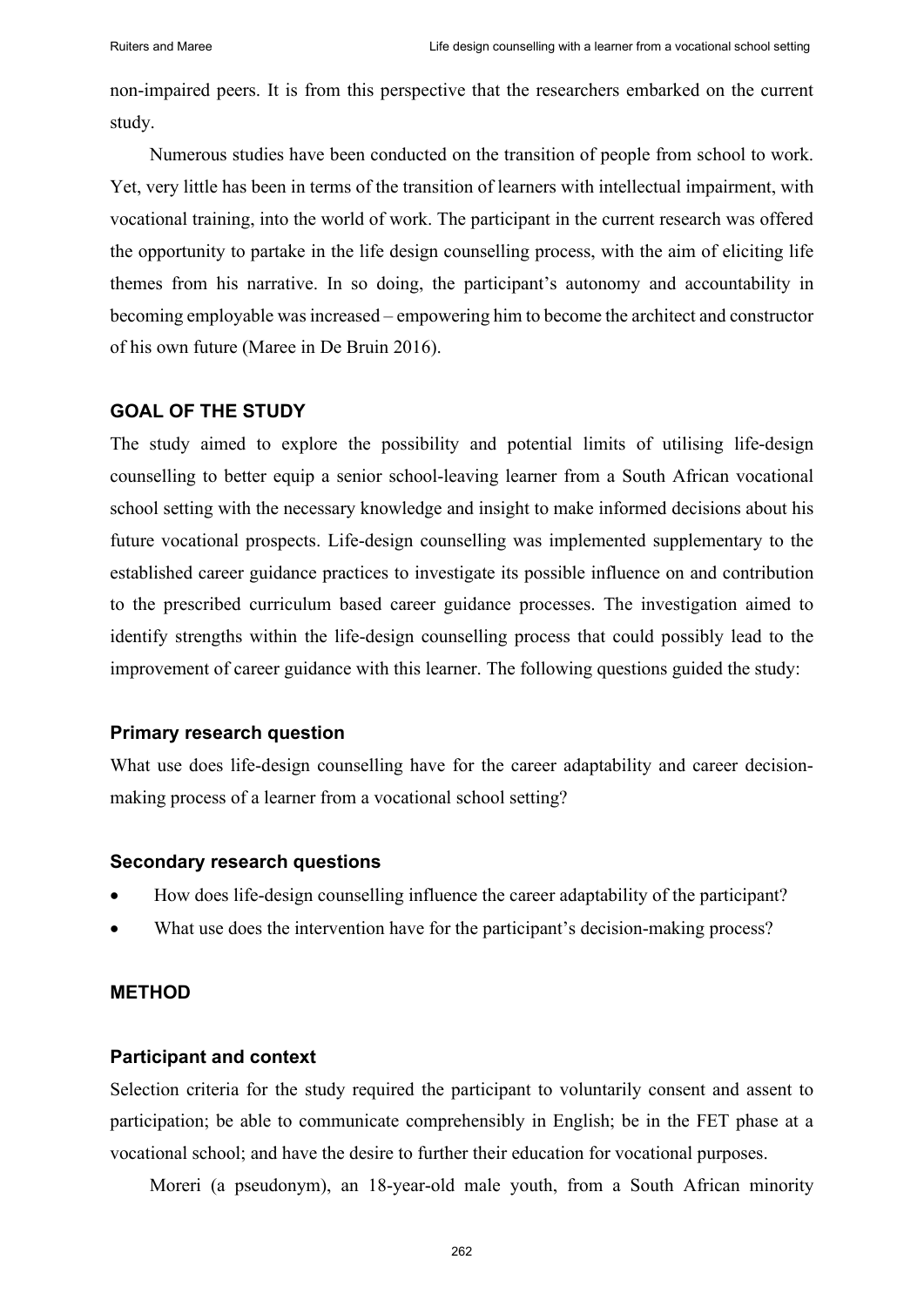population group, was selected conveniently at vocational school in the Johannesburg North Education District of Gauteng. At the time of the intervention, Moreri was in his Grade 9 – final year – of education at the school. Moreri is the eldest of two children and resides with his mother, sibling and grandmother in a township in Johannesburg. Moreri's mother reported that he had been placed in the vocational school after having been identified as having difficulties with reading and writing. Both his mother and Life Orientation teacher were part of the intervention process.

# **Mode of inquiry and design**

The research questions were explored by means of a Qual+ quan mixed-methods approach. This dictated a parallel mode of data generation, with the qualitative collection techniques taking priority (Armitage 2007). Qualitative research is based on understanding the way in which people view and experience their circumstances, as well as on promoting meaningmaking of phenomena within their context (Ravitch and Carl 2016). The qualitative and quantitative data generation and analysis was done concurrently. The Qual+ quan data was interpreted by means of comparing and synthesising the qualitative and quantitative data generation traditions, resulting in the convergence and integration of the data generated (Wium and Louw 2018).

# **Data generation instruments**

# *Qualitative data generation*

The following qualitative data sources were used for this study:

- The life-design counselling process
- Collage
- Lifeline
- Genogram
- Career Construction Interview (CCI) (Savickas 2019)
- Early Recollections Technique (ERT) (Savickas 2019)
- The Career Interest Profile (Ver 6) (Maree 2017b)
- In-depth semi-structured interviewing

# *Quantitative data generation*

Quantitative data was generated by means of the *Career Adapt-abilities Scale (CAAS)*. Having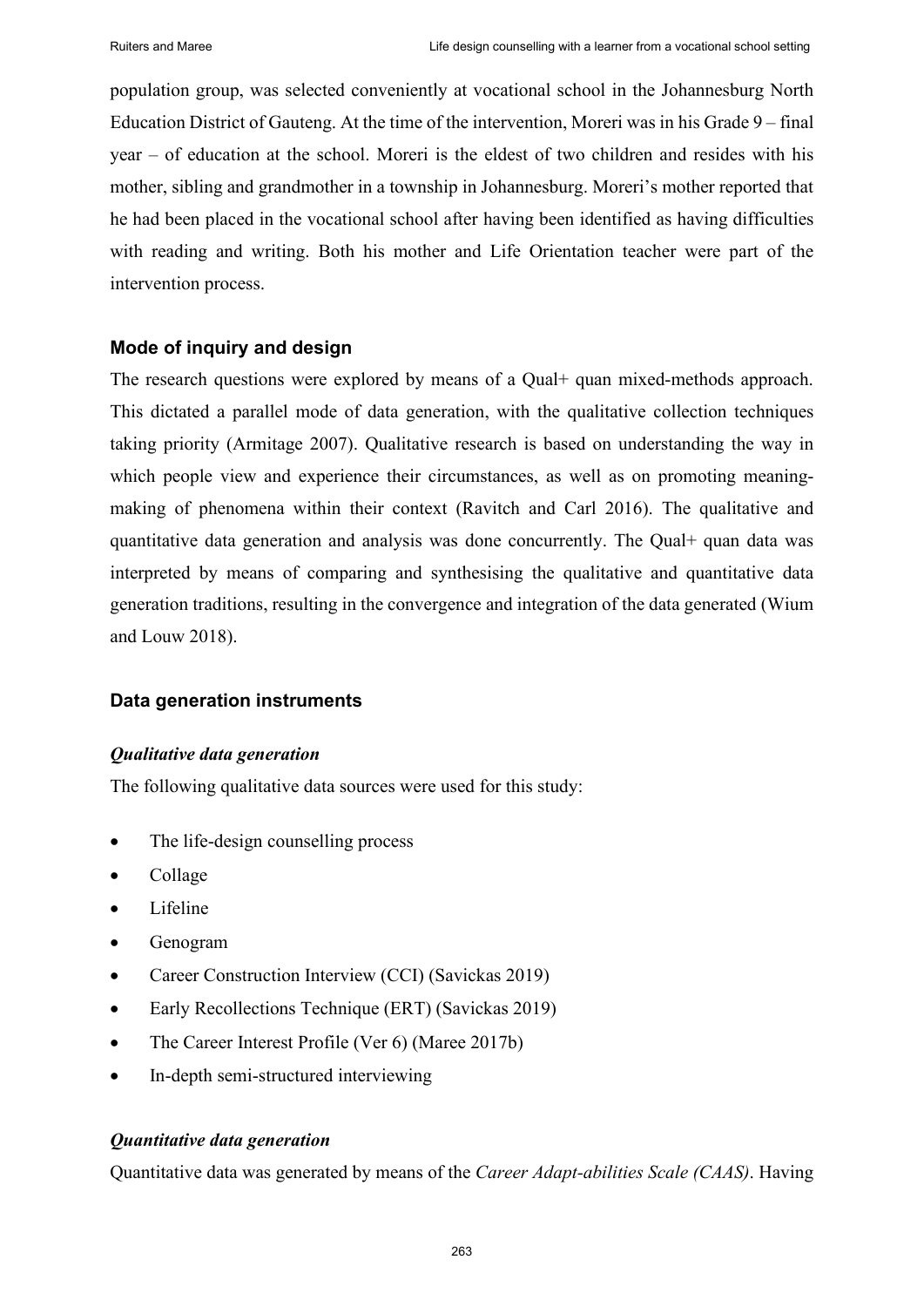good psychometric properties, the *CAAS* conceptualises, measures, and evaluates career adaptability (Savickas and Porfeli 2012). As a career intervention instrument for career development, the *CAAS* identifies four adaptabilities, namely: *concern* about the future; taking *control* of and preparing for the future; *curiosity* for and exploring possible future selves and scenarios; and reinforcing *confidence* to pursue their aspirations (Maree 2012b; Savickas and Porfeli 2012)

# **Rigour of the study**

How people come to know is a process of facilitated construction (Trent and Cho 2014). Through crystallisation, qualitative data were blended with the quantitative, with the aim of making sense of, interpreting and producing a single representation of the generated data – from various angles (Ellingson 2009; Larrinaga-Gonzalez 2011).

## **Data analysis and interpretation**

Maree (2013b) advocates for the analysis of qualitative data to precede that of quantitative data. Research practices provide guidance for interpretation, however, findings will always be unique to each study, with the outcomes of analysis only being clear if and when it has been achieved (Patton 2002).

#### *Qualitative data analysis*

Braun and Clarke (2006) argue that thematic analysis can be representative of lived experience and serve to delve deeper into what lies beneath what is presented and/or observed as true. Thematic data analysis was used to identify specific themes from the study, and draw meaning from the data (Braun and Clarke 2006). The process of thematic data analysis as described by Braun and Clarke (2006) was followed in order to interpret the qualitative data generated by this study. The process involved:

- i. Familiarising oneself with the data
- ii. Generating initial codes
- iii. Searching for themes
- iv. Reviewing the themes
- v. Defining and naming the themes
- vi. Reporting on and writing up on the themes identified in the analysis process

In addition to the thematic analysis, narrative analysis was utilised to draw meaning from, and represent, the qualitative data. With narrative data analysis and interpretation, the aim is to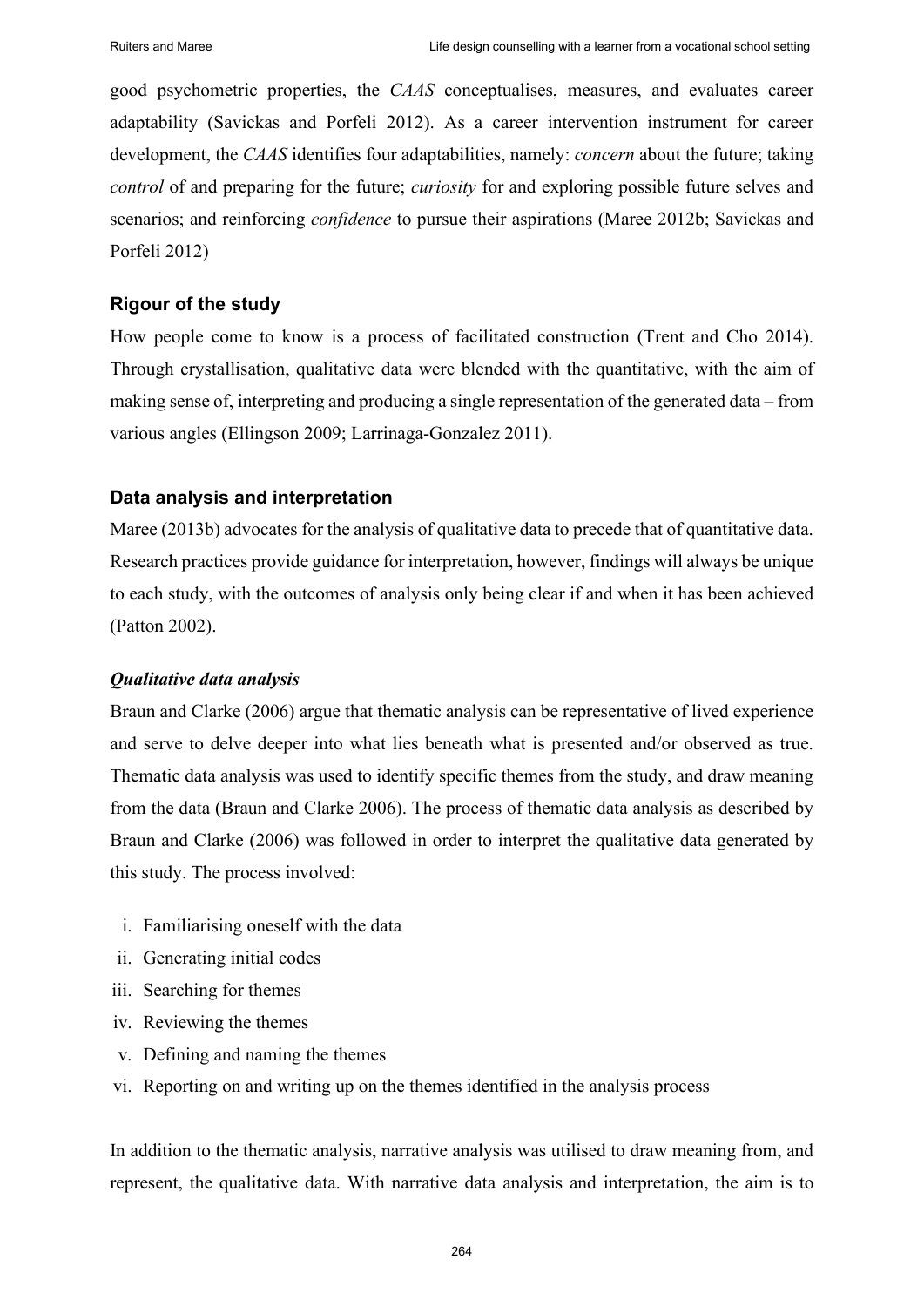uncover a better understanding of human existence, by attempting to associate and meaningfully (re)present events, chosen actions and consequences (Kim 2015). Since the narrative data analysis and interpretation process does not differ much from the thematic approach, the primary researcher chose to only use elements from the narrative approach to supplement the thematic approach. By making use of the element of interpreting faith and suspicion, the aim was to represent Moreri's narrative in a coherent, engaging and interesting manner. The interpretation of faith implied accepting the story that the participant(s) tells as it is; and the interpretation of suspicion aimed to find the hidden meanings in the participant's narrative.

## *Quantitative data analysis*

In conjunction with the prescribed standardised analysis methods, as per the questionnaires, themes were identified; defined; and described (Byrne 2016). The themes emerged from the profiles of the quantitative data generated from the questionnaires, and were compared to, and correlated with those themes generated from the qualitative data analysis process (Maree and Van der Westhuizen 2009).

# **Ethical considerations**

The study was approved by the University of Pretoria's Institutional Review Board. Additionally, the researchers obtained approval from the Gauteng Department of Education (GDE) to conduct research in a school. Written informed consent and assent was obtained from Moreri and his mother and Life Orientation teacher respectively for the research, analysis of the data and reporting of the findings. Moreover, ethical practices with regards to voluntary participation; confidentiality; privacy and anonymity; and protection from harm were adhered to.

# **THE INTERVENTION**

Life-design counselling, as an intervention, "moves from scores to stages to stories" (Savickas 2015a, 5). The intervention process with Moreri was structured to his unique situation and had to be adapted accordingly. The sessions took place at the vocational school during a time convenient to him and not disruptive to his schooling. Moreri was a willing and eager participant. However, at times it was difficult to make out what he was saying as he spoke fast with few breaks between sentences and/or phrases. Nonetheless, once he became more comfortable, he volunteered more detailed information with little to no probing needed. Additionally, there were times when Moreri was easily distracted by the interruptions which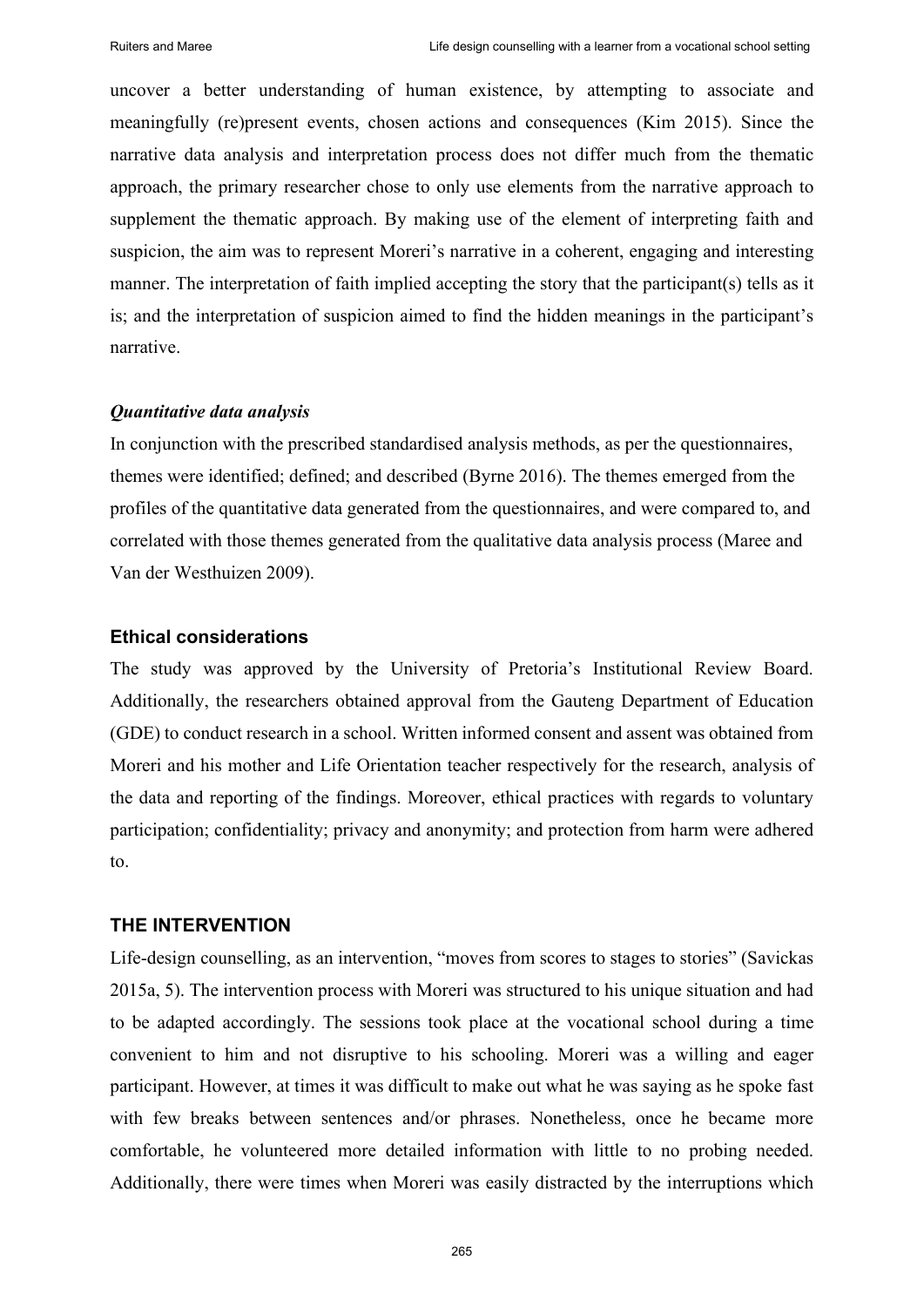come with having the sessions at school. He was able to voice his discomfort when he felt compromised and we could remedy the situation through arranging another venue and reestablishing privacy.

|     | Transcription bundle number and data source | Page number | <b>Number of lines</b> |
|-----|---------------------------------------------|-------------|------------------------|
| 1.  | Participant interview schedule              | $1 - 10$    | $1 - 303$              |
| 2.  | Career Interest Profile                     | $10 - 54$   | $1 - 1327$             |
| 3.  | Collage                                     | $54 - 76$   | $1 - 517$              |
| 4.  | <b>Career Construction Interview</b>        | 76-93       | $1 - 307$              |
| 5.  | Genogram and Lifeline                       | $93 - 106$  | $1 - 413$              |
| 6.  | Career Adapt-Abilities Scale (Pre-test)     | 106-107     | $1 - 52$               |
| 7.  | <b>Narratives</b>                           | 107-109     | $1 - 35$               |
| 8.  | Parent interview schedule                   | 109-116     | $1 - 190$              |
| 9.  | Teacher interview schedule                  | 116-124     | $1 - 368$              |
| 10. | Career Adapt-Abilities Scale (Post-test)    | 129-131     | $1 - 19$               |

Table 1 outlines the activities and the three-digit coding system used to reference the data.

As previously stated, once Moreri was comfortable, his narratives and explanations become longer, and as such, some of the activities ran over two sessions. Some of the activities also extended over two sessions when we had to move venues. As part of the intervention, the *CAAS* (Savickas and Porfeli 2012) was administered before and after the intervention. Additionally, Moreri's mother and Life Orientation teacher were interviewed respectively.

# **OUTCOMES**

Presented in Table 2 are the six main themes and a number of subthemes which emerged from the analysis of the narrative data.

|    | <b>Themes</b>                  | <b>Subthemes</b>                                 |  |
|----|--------------------------------|--------------------------------------------------|--|
| 1. | Career adapt-ability           | Concern about the future                         |  |
|    |                                | Confidence to pursue aspirations                 |  |
|    |                                | Curiosity about and exploring possible selves    |  |
|    |                                | Taking Control of and preparing for the future   |  |
|    | <b>Vocational personality</b>  | Career-related needs                             |  |
| 2. |                                | Career-related values                            |  |
|    |                                | Career-related interests                         |  |
|    |                                | Career-related abilities                         |  |
| 3. | Life themes                    | Past memories                                    |  |
|    |                                | Present experiences                              |  |
|    |                                | <b>Future aspirations</b>                        |  |
| 4. | <b>Perceived self-efficacy</b> | Perceived self-efficacy for academic achievement |  |

**Table 2**: Themes and subthemes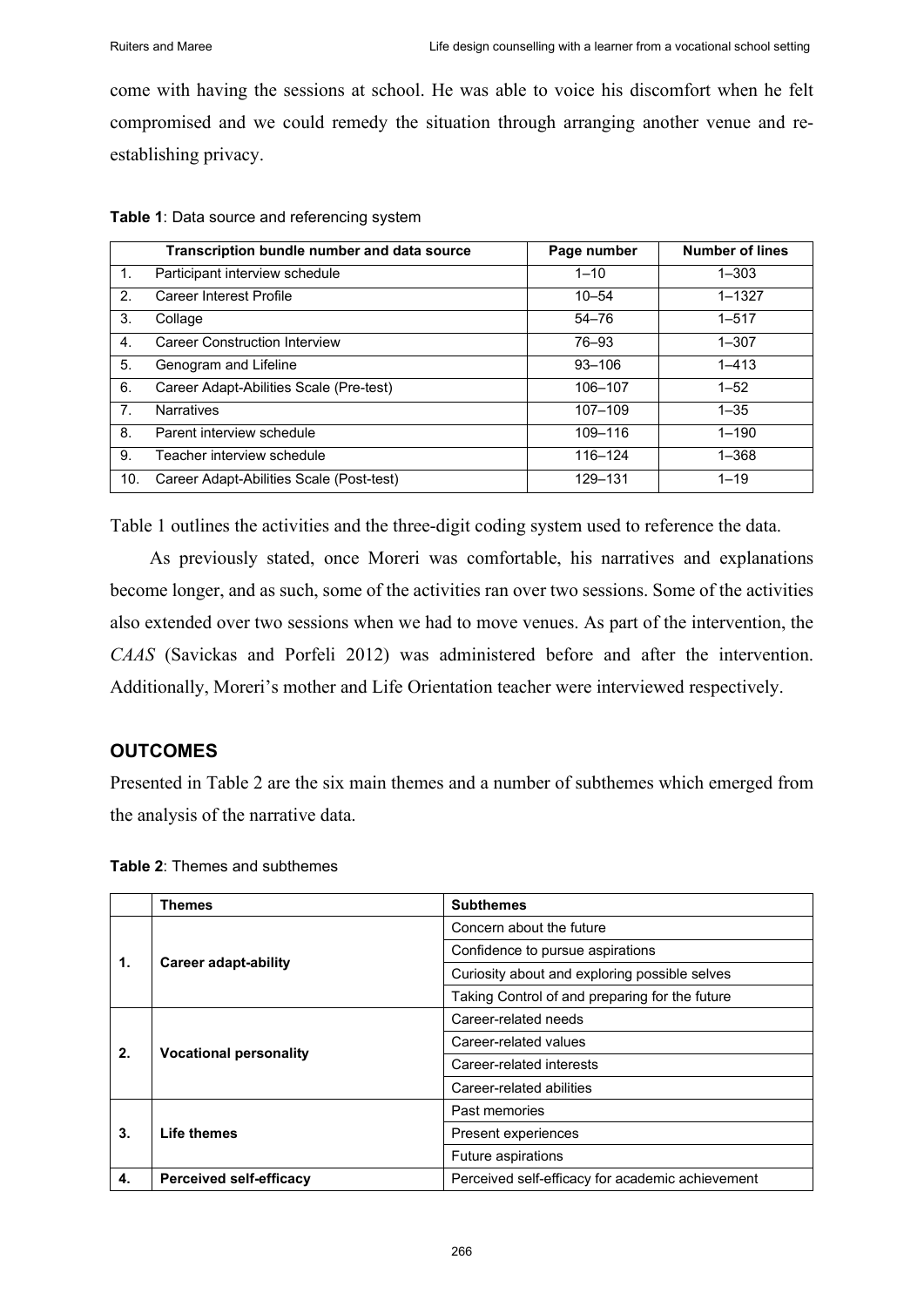|    | <b>Themes</b>              | <b>Subthemes</b>                                                                |
|----|----------------------------|---------------------------------------------------------------------------------|
|    |                            | Ability to resist peer pressure                                                 |
|    |                            | Fulfilling expectations (of parents, teachers, peers)                           |
|    |                            | Self-directedness and/or autonomy                                               |
| 5. | Self-construction          | Self-efficacy                                                                   |
|    |                            | Self-identity                                                                   |
|    |                            | Self-awareness                                                                  |
|    |                            | Self as expert                                                                  |
|    |                            | Sociocultural and/or sociological factors and their<br>influence on achievement |
|    |                            | Influence of personal and social relationships                                  |
|    |                            | Meaning making                                                                  |
|    |                            | Values, beliefs                                                                 |
| 6. | <b>Growth / Resilience</b> | Agency                                                                          |
|    |                            | Feelings of support                                                             |
|    |                            | Hope, optimism, positive feelings                                               |
|    |                            | Impairment / Adversity                                                          |

What follows are Moreri's verbatim responses to substantiate the identified subthemes.

# **Career adapt-ability**

Concern about the future

"I go around with teacher's asking them to give me [information]."  $(1,1;2)$ 

Confidence to pursue aspirations

"... It's because every Sunday when I go to church, and when I hear the pastor speaking there. The word of God and uplifting others, so I, I know that I can do that ...." (1;17;212)

Curiosity about and exploring possible selves

"I wanna be a pastor, now they tell me things that which field must I go to. Maybe some of the things that I must look at."  $(1,2,58)$ 

Taking control of and preparing for the future

"I moved on to be a panel beater."  $(1,7,190)$ 

# **Vocational personality**

Career-related needs

"... financial maybe like if they can get them bursaries, things like that. It will help a lot." (1;6;162)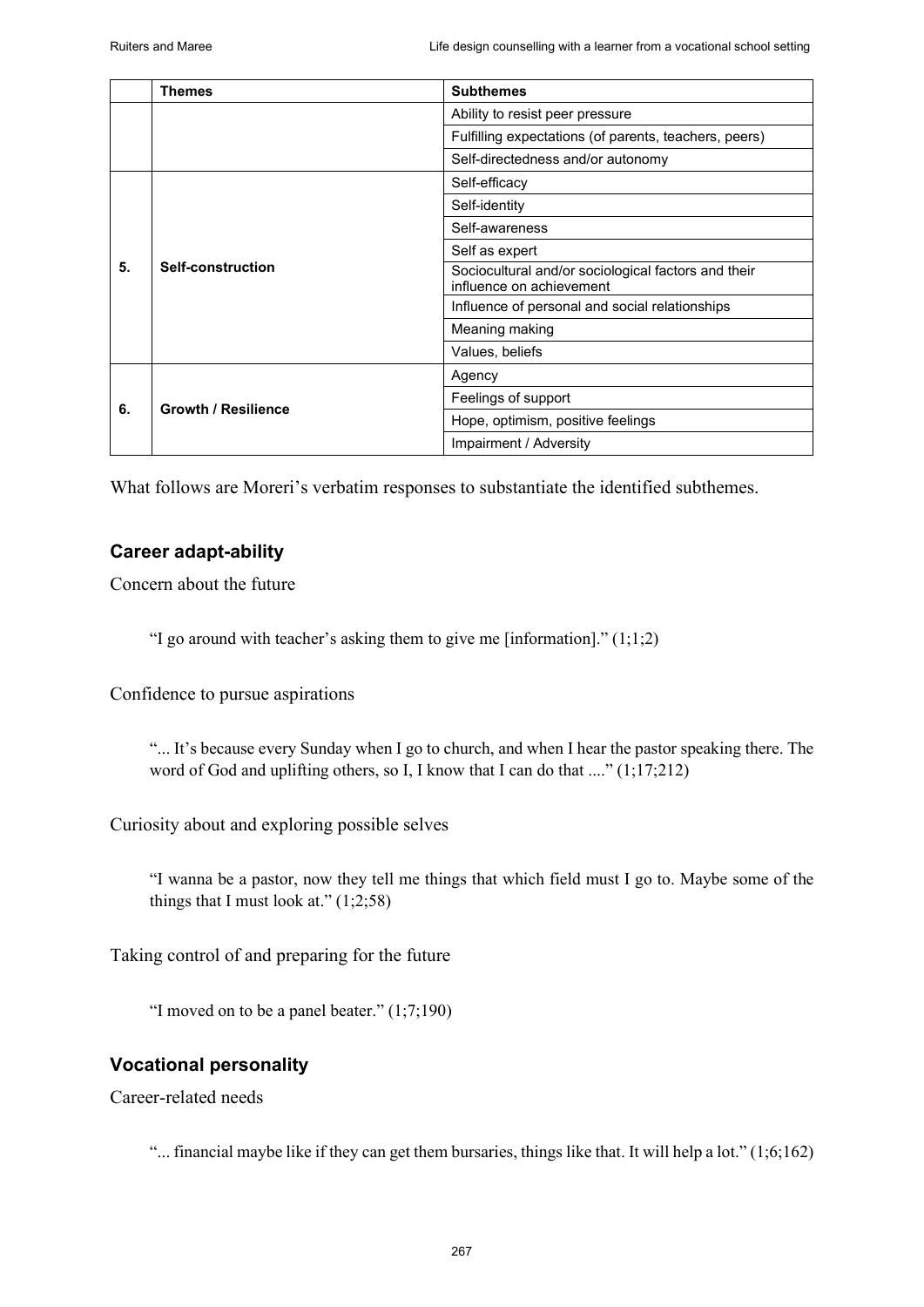#### Career-related values

"Because I believe in working hard. I may sweat but I won't be, I won't I won't have something in a pocket. But if I work smart, I can have plenty things." (2;42;894)

Career-related interests

"  $\ldots$  Dream career?  $\ldots$  To be a pastor. Ah, just that eish. Love it. I love it."  $(1,17,208)$ 

Career-related abilities

"... and plus God has called me to do that. I know that I can do, my goal, like I have goals that like a day, a day doesn't go out, doesn't go out without I improving, without I uplifting someone. So I believe as a pastor someday I will be uplifting many people in church."  $(2,17,214)$ 

# **Life themes**

## Past memories

" … It's so surprising that now those people coming to you. You that the elders said you have no value, you cannot lead. You are just a thing. Now it's so surprising, all of them coming to you now saying, look Moreri how do you deal with one two. ..." (5;117;20)

Present experiences

"It because like, I feel like these people they are not, I don't know how to say this, they are not in the same standard that I am. Because, like for example, sitting with my peers, they wanna still talk about things that they are going to do now, but I wanna talk about things that are in the future."  $(2:35:641)$ 

Future aspirations

"Because I believe in working hard. I may sweat but I won't be, I won't I won't have something in a pocket. But if I work smart, I can have plenty things." (2;43;894)

# **Perceived self-efficacy**

Perceived self-efficacy for academic achievement

"... Failing motivates me ma'am. Even if I write a test and I get maybe 23 out of 30, I feel very disappointed so I'll go harder and I will learn. When I'm writing the test I would make sure I get total. So failing is one of the biggest motivators in my life." (3;61;144)

Ability to resist peer pressure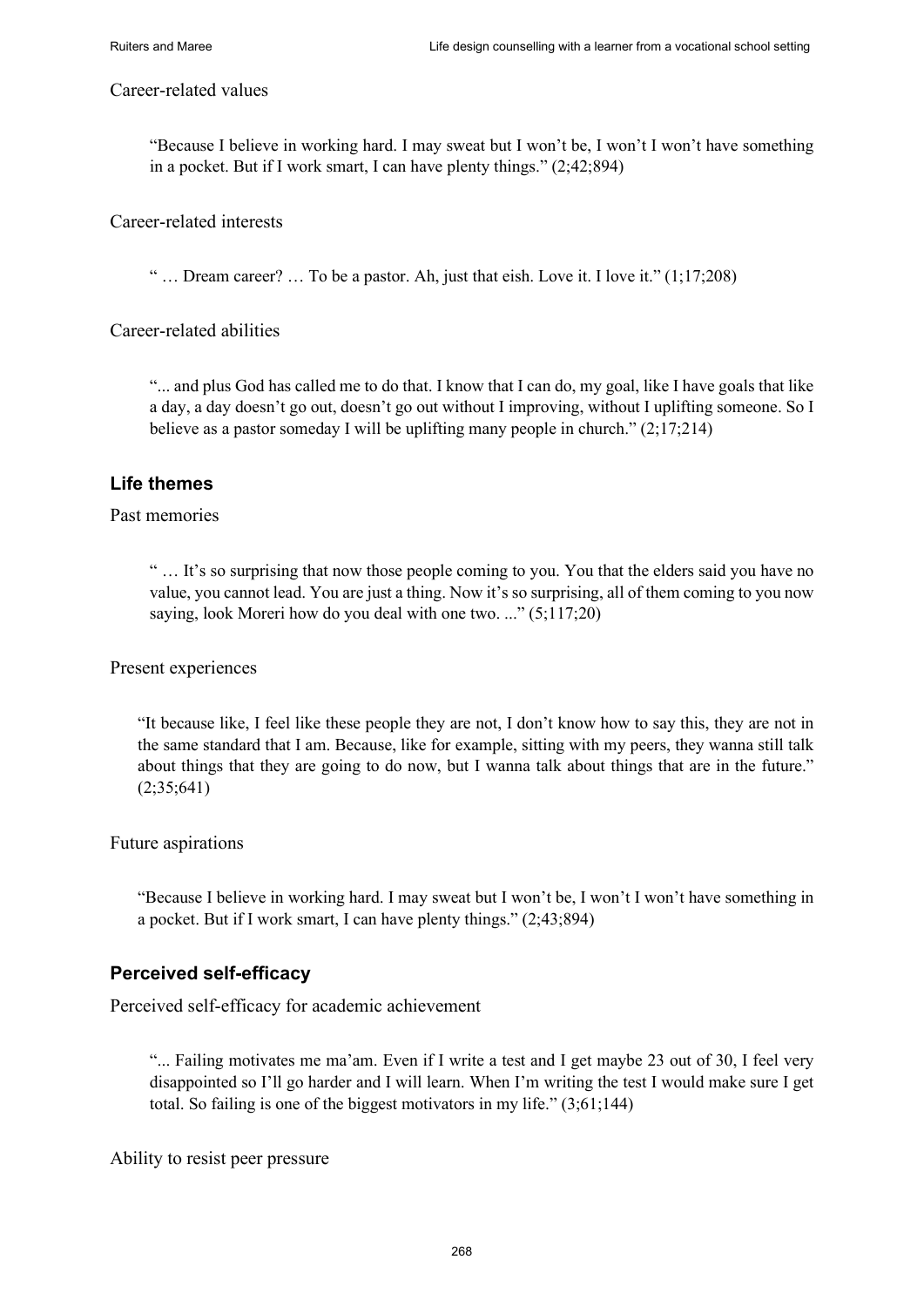"... even my life started to change. I think it was around May, June. Certain friends, cut them out of my life." (3;72;398)

Fulfilling expectations of parents, teachers, and peers

"... you must run and I want this race to be hot. I said don't worry I will make it. I was speaking my heart ...." (4;100;296)

Self-directedness and/or autonomy

"Me? No one. I have to do everything by myself. No one. I don't like getting help." (2;42;1082)

# **Self-construction**

## Self-efficacy

"... one thing I have realised is that every battle that I'm getting into, I must just be sober minded. If I'm not sober minded, I'm going to lose the battle because I'm confused myself ...." (3;62;148)

#### Self-identity

"A man of my type. A man of my tip. A man of my status because I don't love putting myself beyond the mark. I love putting myself up there. Not because I have pride or something but, I believe why must I settle for less, when there is more to achieve." (3;74;463)

## Self-awareness

"Basically I'm not that type of person who like to go to school, but I encourage people to go to school. The people, okay when I have, when this foundation of mine is going well one day, by the grace of God. I want people to go to school. Those who can't afford fees, they must go to varsity, provide for them and they mustn't be as beggar. I don't want that. Plus besides I love it when they go to school. When they go to school its more when the economy, the economy of the country is going to rise up ...." (3;75;469)

Self as expert on the individual

"... because I know me I'm that type of person, I love to fix things. So now panel beating also, it's all about fixing." (1;7;198)

Sociocultural and/or sociological factors and their influence on achievement

"It's because I can see that there is a lot of unemployment rate here in South Africa. So I believe if I can, open a job, many people I can hire them and work. Mm." (2;14;126)

Influence of personal and social relationships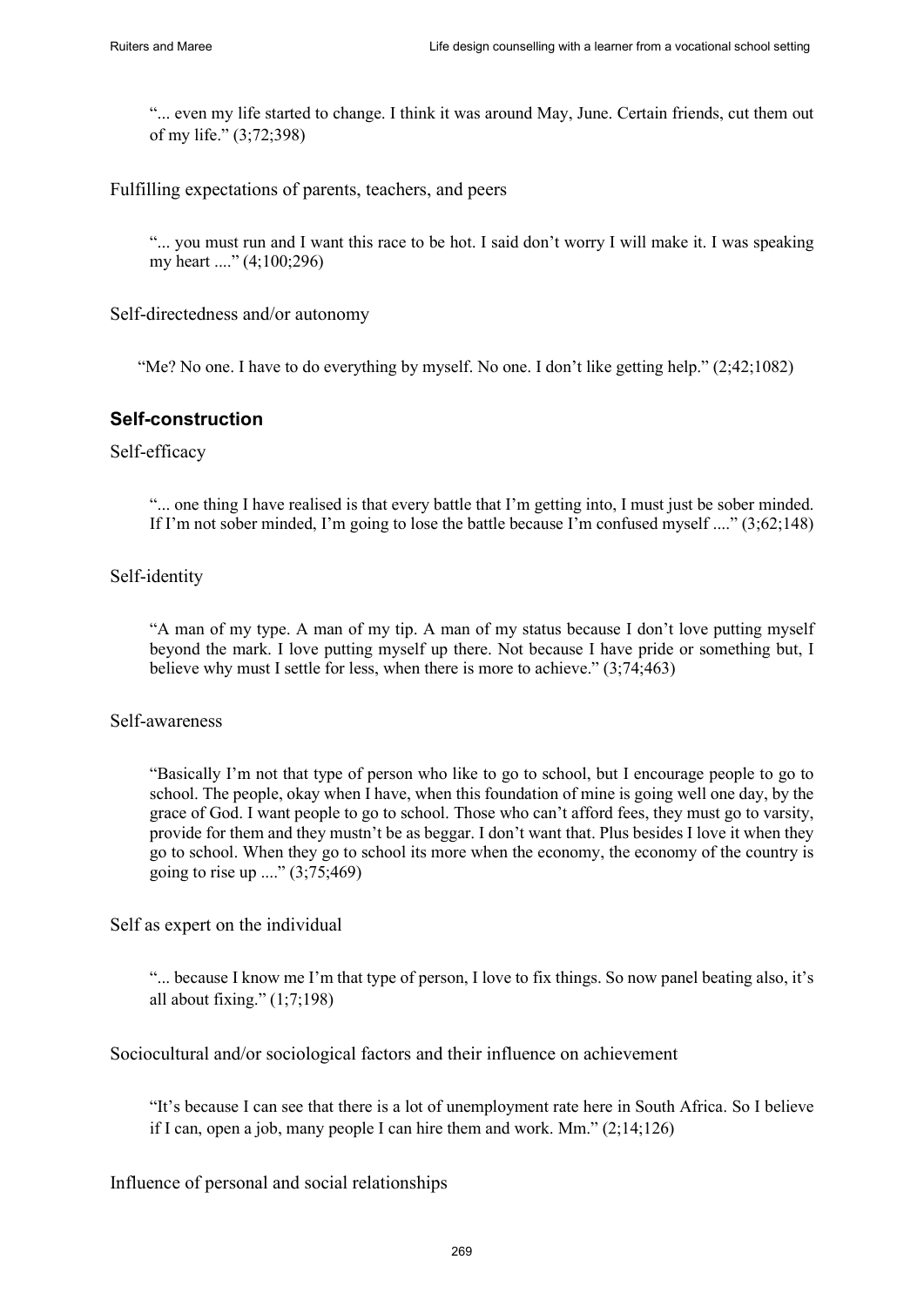"Some, some other people are not open, I won't lie. Because when you tell then that you wanna be a pastor, they say to be pastor doesn't pay. Ja, it's like lot of things." (1;3;86)

## Meaning making

"You know ... life without the pain is no life. It's not a life for you because in order for you to achieve anything, you must go through certain things, and those things they are the ones that which to become the person you are ...." (3;77;510)

# Values, beliefs

"... But, what I value most, when you seeing someone ah ja neh coming to Christ. And even achievements also. Mm. Seeing someone getting born again. That's good." (2;35;643)

# **Growth / resilience**

Agency

"I go at home, ... take my phone, 'cause I wanna be a pastor. Okay, so now I check which colleges are there around  $\ldots$ " (1;2;38)

Feelings of support

"They support me, they tell me that, Moreri, we can't force you to do anything. It your life, so we'll support you in every decision that you take." (1;6;170)

Hope, optimism, positive feelings

"You see here, don't compromise, simply means that, for me it's like never settle for less. You must never settle for less. Even if I see the situation, ja is really bad. But I must never put myself underneath the situation. I must always look at top." (3;74;439)

Impairment / Adversity

"... Look, I was told that I'm never going to be someone. I'm never going to achieve anything ...." (7;117;20)

# **DISCUSSION**

The rationale behind the study was to understand whether life design counselling could be useful to a learner with intellectual impairment within the vocational school setting when making life and career decisions. The following section reviews the research questions with regard to the findings that have emerged from the study. Furthermore, literature on life-design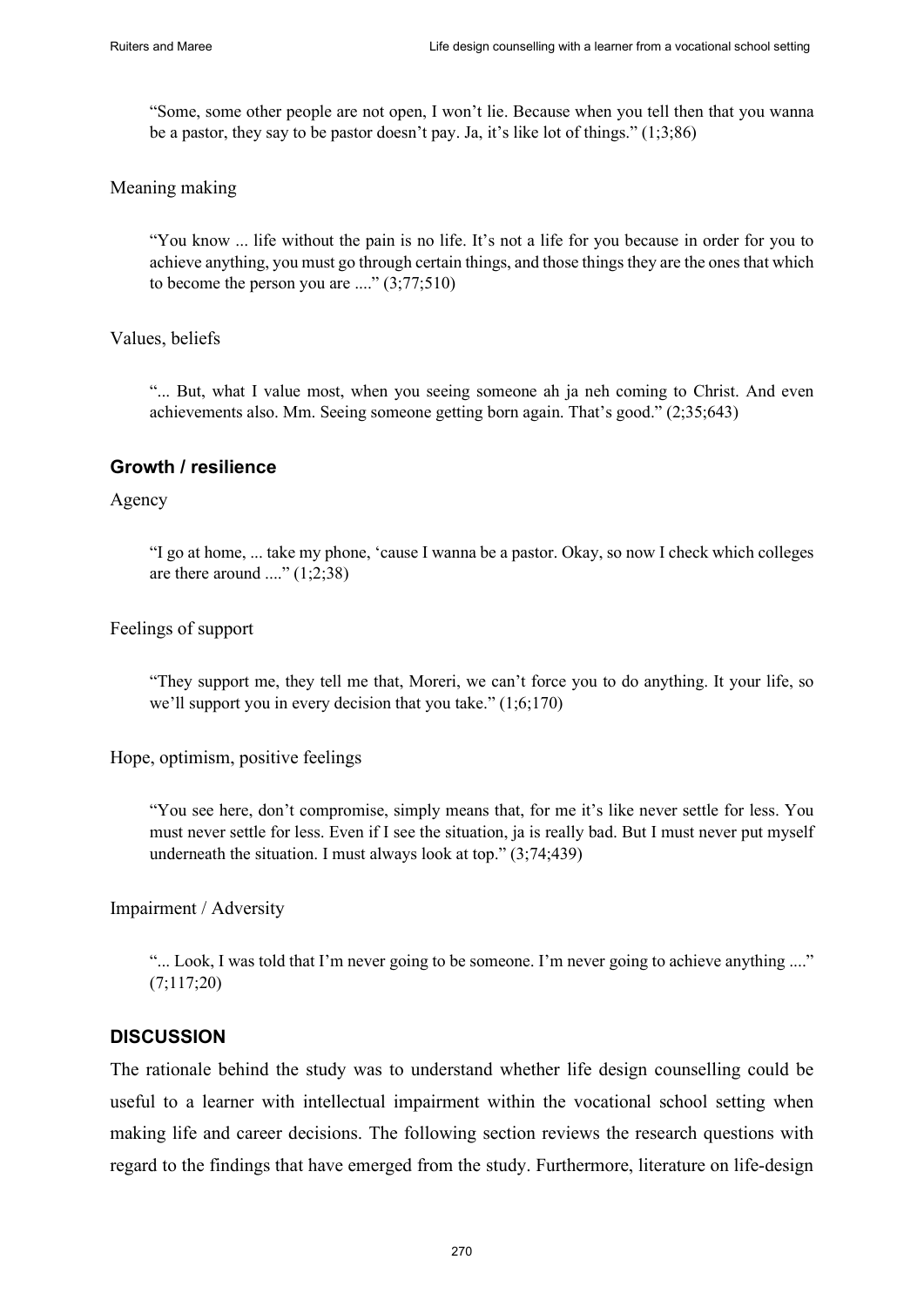counselling and career- and/or vocational- and life-decisions and choices are referenced to compare the study's findings to previous findings. The study had one descriptive secondary research question and two exploratory research questions – which will be discussed first. Subsequently, the primary research question is considered.

## **Secondary descriptive question**

• *What is the nature of existing programmes aimed at assisting learners from vocational school settings in making career choice decisions?*

The study identified the need for specialised training for the teachers responsible for the vocational guidance of learners with intellectual impairment. Within the South African context, teachers are inadequately trained, which leads to ineffective instruction of learners – more so for those with intellectual impairment (Zwane and Malale 2018). Local programmes aiming to assist learners with intellectual impairment in vocational school settings with making career choice decisions are limited (Zwane and Malale 2018). The employability and careeradaptability of individuals with intellectual impairment is unacceptably low, and can be attributed to some of the factors mentioned. Research found individuals with intellectual impairment to have the lowest rates for (inter alia) work preparation, and little to no vocational and/or post-school prospects (Wong 2016). As a remedy, learning support teachers (LSTs) were introduced to support learners with (intellectual) disability, but the impact and value of this intervention to this marginalised community is questionable and has not been formally investigated (Arvidsson et al. 2016). The study highlighted how learners with intellectual impairment career and/or vocational preparation and training are not encouraged based on their motivation and/or interest in the prospect, but on their identified strengths and aptitudes. Furthermore, the study found Moreri and his peers to have received a limited scope of vocational training and preparedness for our changing world of work, more specifically the Fourth Industrial Revolution (4IR). For individuals with (intellectual) impairment to thrive in the 4IR a specific set of skills are required, which they are evidently not been taught or afforded the opportunity to acquire. These individuals need to be assisted to understand how their innate strengths can be matched to labour market trends and what support is available, and how to access this support (Coney and Jameson-Warren 2018). Subsequently empowering them and fostering situations for career-adaptability and preparedness for change.

# **Secondary exploratory questions**

• *How does life-design counselling influence the career adaptability of the participant?*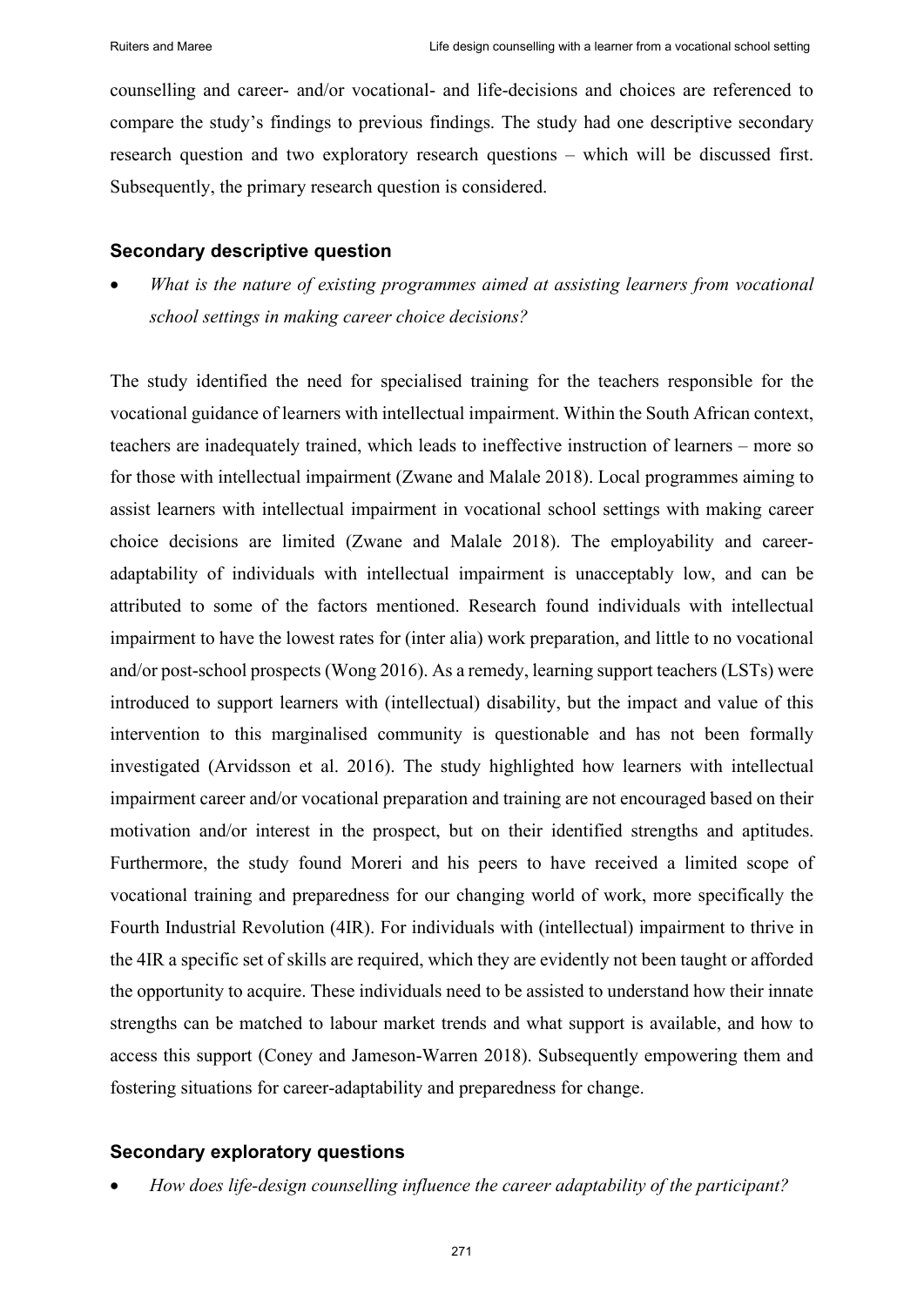"Life-design counselling encourages clients to make sense of their lives by articulating purpose, forming intentions, and making a commitment to self. Of course career decisions are made, yet the real outcome is a sense of purpose that informs the numerous choices that will compose a career" (Savickas 2015a, 13). Constructed from this statement, Moreri's life-design process yielded positive results. His narrative revealed his ability and wanting to be adaptable and "prepare for, enter and participate in the role and subsequently deal with career transitions" (Savickas and Porfeli 2012, 661). Moreri was able to successfully reflect on his lived experiences (and those of others) to draw meaning, positivity, hope and optimism for his future. Noteworthy, is that Moreri had already decided on, and made efforts to secure the probability for, his future career and possible alternative as required by his mother. His life-design intervention process served only to confirm and substantiate his choice. This is in line with research stating that the building of biographical bridges or (auto-)biographicity (Maree 2014) allows the individual to re-claim their sense of security and stability (Maree 2015).

Life-design counselling as a facilitated intervention allowed the Moreri the opportunity to reflect on his experiences and draw valuable meaning from them. Moreri's constructed narrative told of positivity, hope and optimism for the future. It seems that even before the commencement of the intervention, he had already determined the next step in his journey. Through the process of de-construction, re-construction and subsequent co-construction, the Moreri was able to confirm and authenticate his choice. Moreri's process echoes research which states that through (auto-)biographicity (Maree 2014), the individual is able to reconstruct the impaired sense of self (as perceived by self and/or others) and re-claim a sense of emotional security and stability through building biographical bridges (Maree 2015). Research found learners with intellectual impairment to experience an increased level of adaptability through participating in activities that enable them to make meaning of their lives in terms of career/vocation (Dean et al. 2019). Moreri's intervention process proved him to display selfefficacy in adapting to his changing needs and preparing for his future and its related demands.

## • *What use does the intervention have for the participant's decision-making process?*

Career choice is found to be an extension and expression of an individual's self-concept, which is constructed through distinct and characteristic experiences (Savickas et al. 2009). Moreri was able to narrate his life portrait very richly and clearly, and articulate his concept of self and reflect on his lived experiences and interactions. Furthermore, he was able to reflect on how these contributed to the decisions he had made.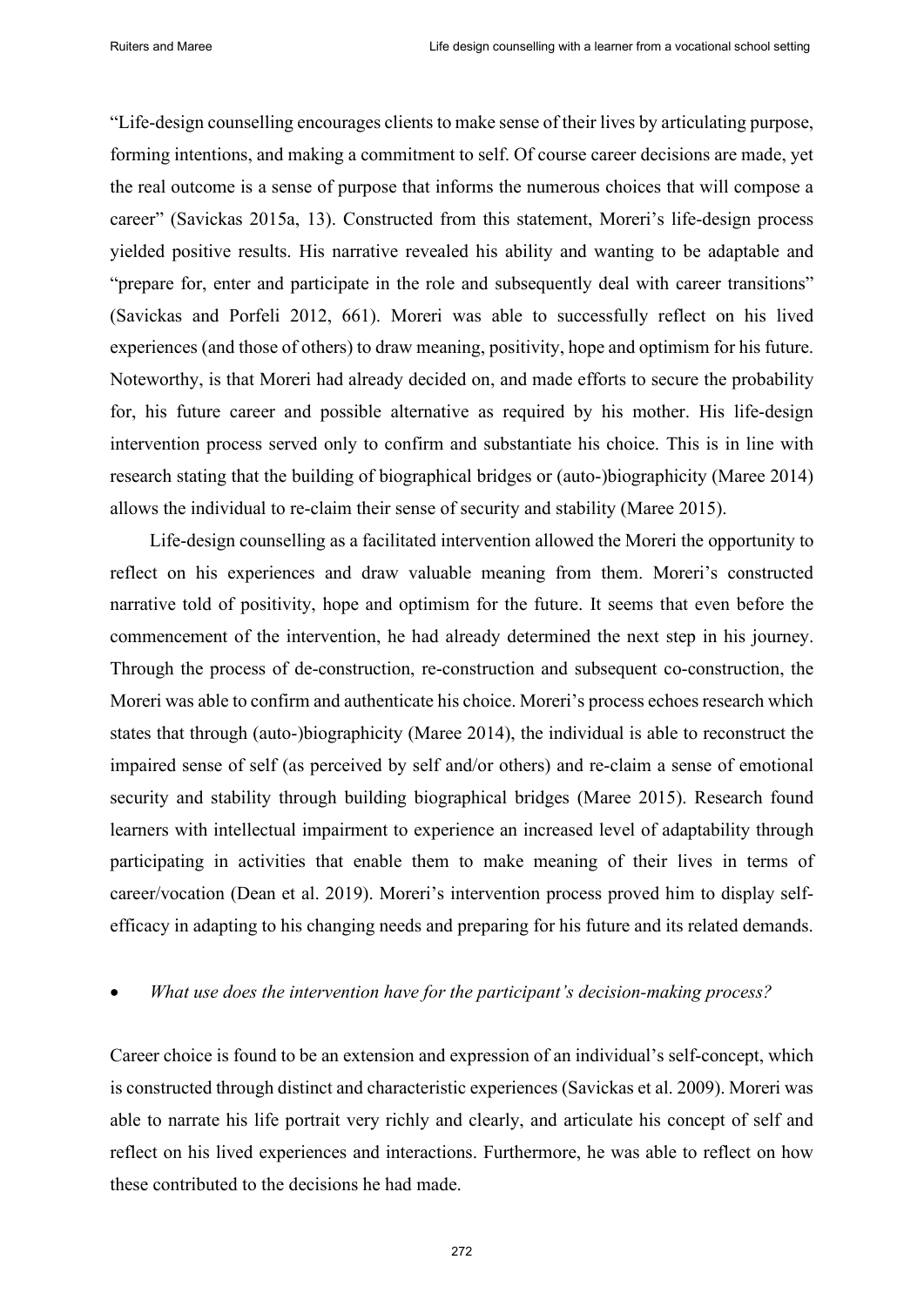Moreri presented as being aware of the changing world of work, its requirements, and perceptions based on preconceived notions of individuals with intellectual impairment. Moreover, he seemed to have some sort of an understanding of the 4IR world of work and shared of using technology (his cell phone and its internet capabilities) to do research and seek information to develop himself and improve his chances at employability. The emergence of personal identity and the definition of a life purpose is characteristic of the autonomous decision-making capabilities of the young adult (Melendro et al. 2020). Moreri's narrative depicted him as autonomous and purposeful in pursuing his life's work.

#### **Primary research question**

• *What use does life-design counselling have for the career adaptability and career decision-making process of a learner from a vocational school setting?*

The study revealed Moreri as capable of reflecting to draw meaning from his experiences, and gain insight into himself. Life-design counselling is characterised as being a meaning-making dialogue facilitating adaptive action which results in the individual identifying their optimal life (Savickas 2015a). The study found that through de-constructing, re-constructing and subsequent co-constructing of his narrative and his influences, Moreri could learn from his experiences (and those of others) and rely on them as possible solutions to his future uncertainties. Most notable, was that Moreri had already identified some resources and autonomously activated them to reach his goals. His life-design intervention process proved to revive his sense of self, self-efficacy, and self-identity; and further propel him to live out his purpose.

#### **Quantitative findings**

Maree, Cook, and Fletcher (2018) found that quantitative results, as measured only by the CAAS, of a career adaptability intervention programme did not improve career adaptability when compared to the traditional career counselling/vocational guidance lessons. However, when compared to curriculum based career/vocational guidance practices, career adaptability interventions were more effective in improving career adaptability. This is evidenced in the current study. There was no significant difference between the post- and pre-intervention CAAS results. Thus, the study was not able to quantitatively confirm that life-design counselling had been successful in enhancing Moreri's career adaptability. Ideally, quantitative assessments should employ a degree of self reflection and meaning-making (Maree et al. 2018). Upon closer inspection, Moreri's scores on some individual items had improved marginally. His responses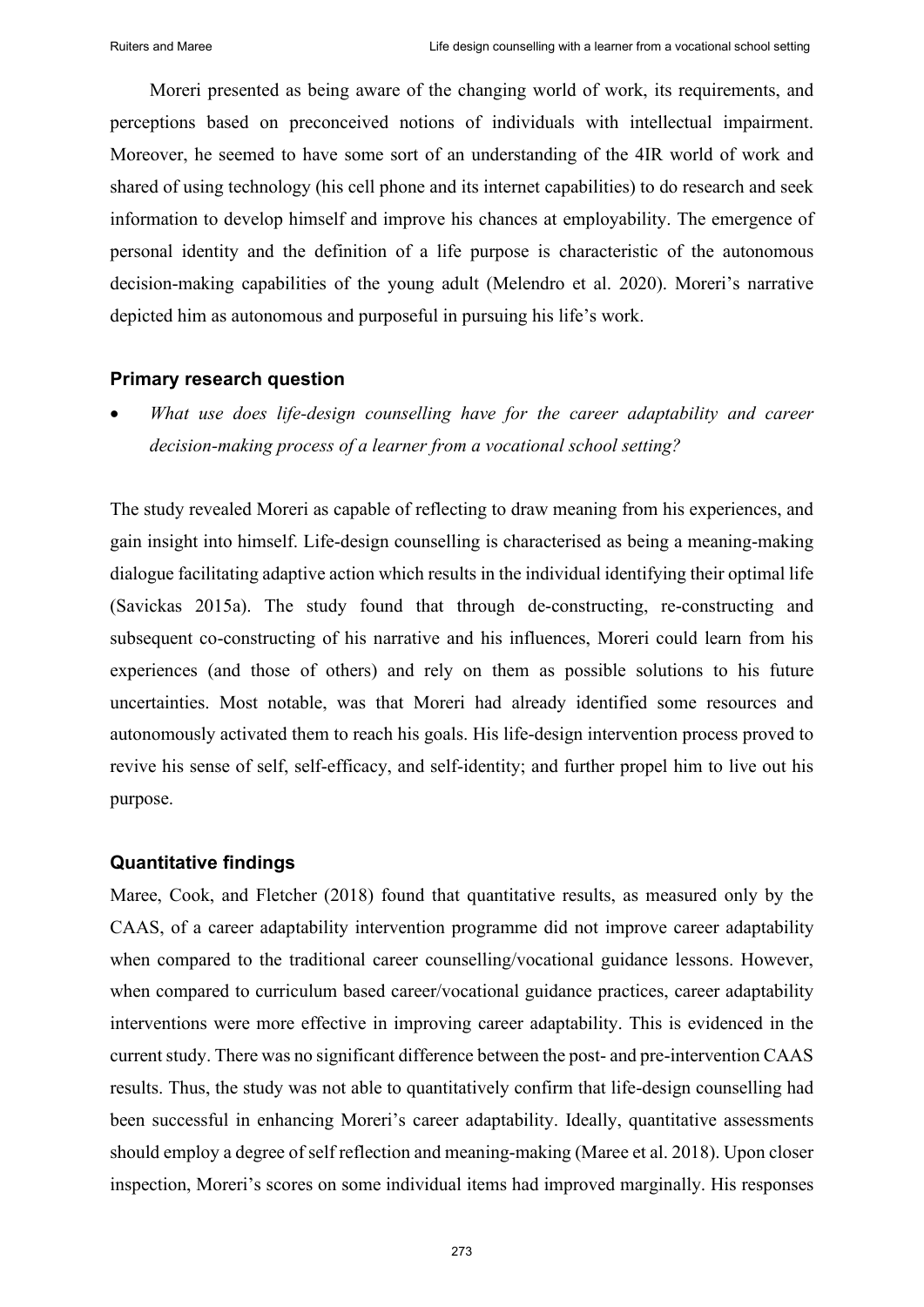presented him as being more self-aware and curious about his future and opportunities available to him. It was found that highly motivated individuals experience narrative interventions more favourably and find more value in regard to career concern and control (Maree et al. 2018). The study's results confirm this, as Moreri had made up his mind about his future even before the onset of the intervention, thus having a relatively easier transition from school to work than his peers.

# **LIMITATIONS**

The trustworthiness of the responses provided by the participant(s) could be questioned due to the subjective nature of the data generating techniques. All communication between the primary researcher and the primary participant was in English, which is not his mother tongue. Moreover, researcher bias is a variable as other researchers may produce variable findings for the same study. The primary researcher acknowledges that their personal views and bias towards individuals with (intellectual) impairment/disability may have had an influence throughout the duration of the career/vocational counselling intervention.

# **RECOMMENDATIONS FOR FUTURE RESEARCH**

With regard to improving career counselling practice, it is recommended that life-design counselling be implemented with the senior learners with intellectual impairment in vocational schools. Supplementary to established career and/or vocational guidance and education, the life-design techniques, should be aimed at enabling the learners (with intellectual impairment) to start thinking more holistically about their possible future selves and careers – especially when considering their vocational elective subject choices. Future interventions and processes should include follow-up interviews to monitor the progress and development of the participants. Future research should be aimed at investigating the long-term impact of lifedesign counselling on the career-adaptability of learners with intellectual impairment from both culturally diverse and non-diverse samples respectively. Lastly, it is recommended that a groupbased study be conducted.

# **CONCLUSION**

Overall, the life-design approach as applied in the current research was found highly applicable in the context of the study, despite the fact that the approach was developed elsewhere. The findings confirm the outcomes achieved by other African researchers in the field (e.g., Crous, 2012; Maree and Che 2020; Maree and Pollard 2009; Maree and Symington 2015). It seems that by incorporating a tailored life-design counselling programme into the syllabus and/or as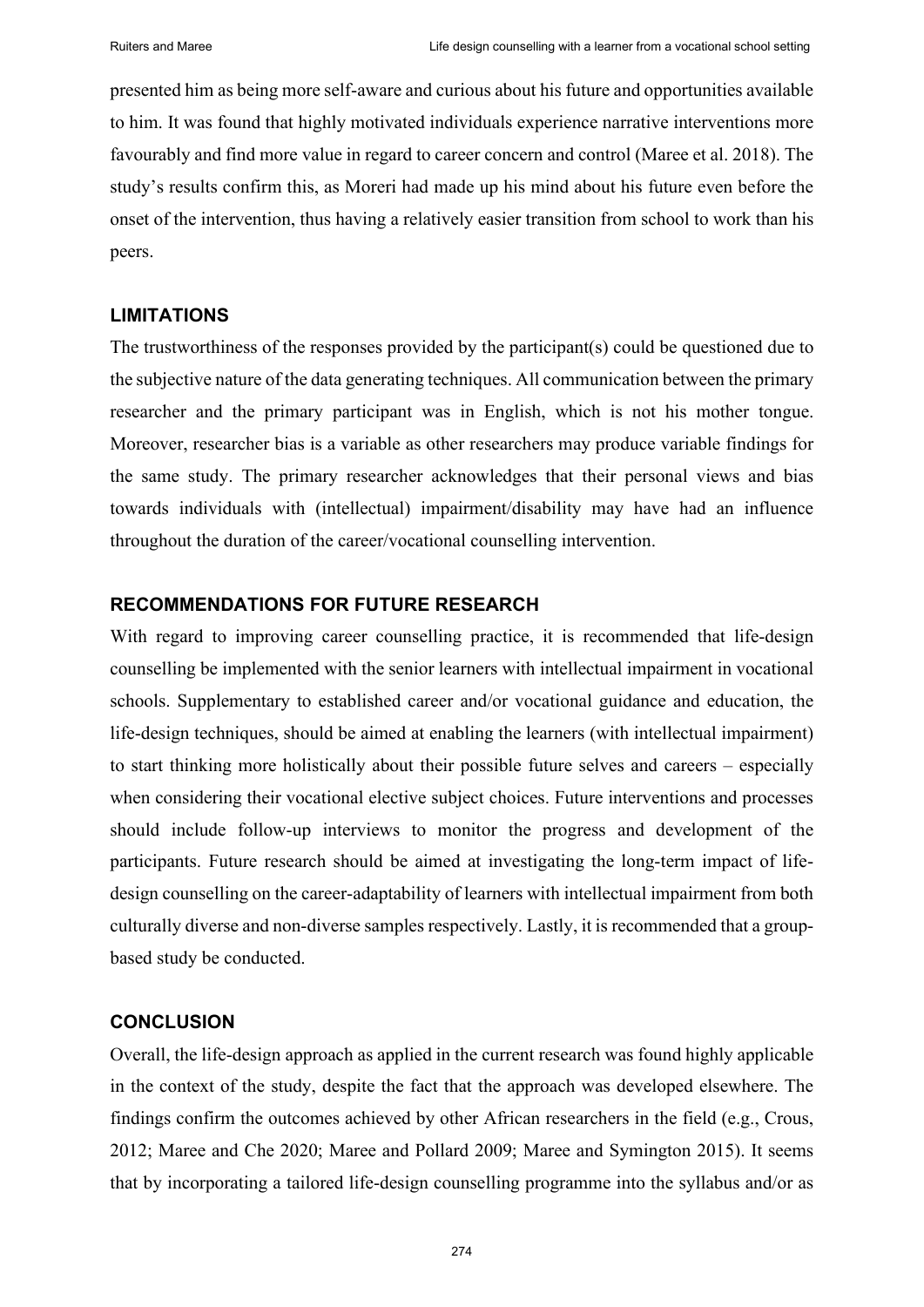an auxiliary component, the vocational and/or career guidance offered in schools could better equip the learners for the next chapter in their career-life stories. Most importantly, the study suggests that life-design counselling may be beneficial and of value to learners with intellectual impairment from the vocation school settings when making career/vocational choices. Moreover, using life-design counselling in conjunction with established career/vocational guidance practices, would help career counsellors and Life Orientation and guidance teachers in vocational schools, and mainstream schools, to meet the career/vocational needs of their learners. This would be most beneficial to those individuals who would otherwise not have had access to this intervention.

## **EPILOGUE**

Now, more than a year after the intervention, Moreri is awaiting his graduation ceremony in April 2021. This ceremony will be in celebration and acknowledgement of his achievement to successfully complete a one-year ministerial qualification. In 2020, Moreri obtained a bursary and commenced with his ministerial studies at a local interdenominational ministry college. At this stage, he has completed all three of the required modules and electives needed for completion of his studies. However, Moreri wants to further his qualification and complete a fourth module – Ministry 4. Due to the Covid-19 pandemic and its aftermath globally, his studies have unfortunately been delayed. Moreri wanted to commence with the Ministry 4 module this year (2021) but was told the class was full. However, he managed to register for an elective, Engaging with God's word in God's world, which would prepare him for the Ministry 4 module that he intends to start in 2022. The Ministry 4 module will reportedly take two years to complete.

Regarding his further interests, Moreri reported that he also wants to enrol for an online ministry course with another college. When asked why, he stated that he wants to study the theory of ministry from another perspective too. Furthermore, he already enquired about doing volunteer work where he would be able to apply the theory he has learned to start making an impact in his community – "to do the work of God". Moreri also wants to start his own outreach foundation and has done research both into the process of registering an NGO or NPO, and how to apply for funding. He has decided rather to start with the work in the community and work on raising the funds to support the initiative. He is currently working with some youths whom he encourages with the Word of God and whom he motivates, much like a life coach. At the same time, he is seeking a mentor for himself, as he would like to grow and learn from more senior individuals who are on the same journey as him. Last but not least, Moreri wants to start a chicken farming business. He has already started building the coupe and intends to purchase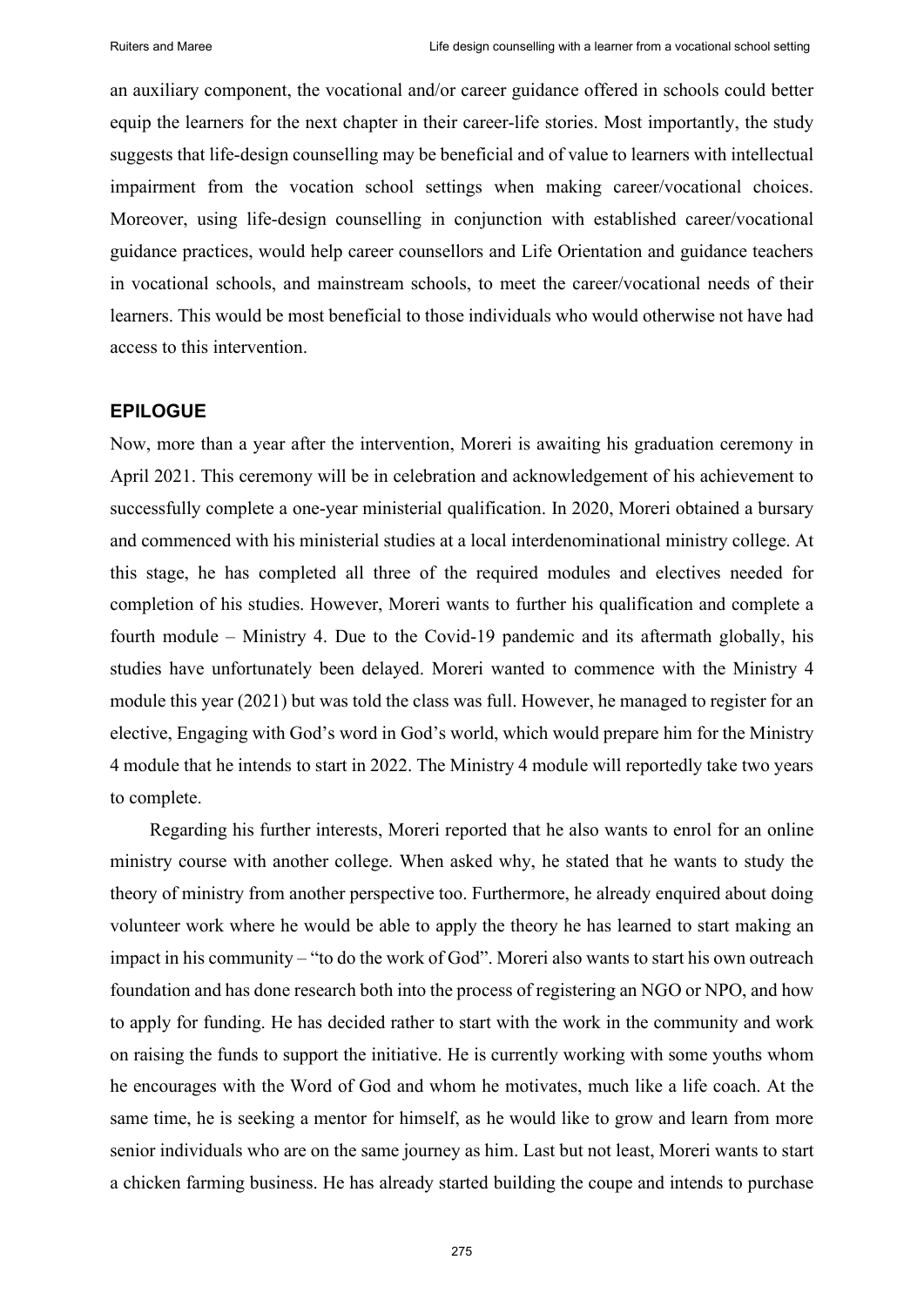his first chickens soon.

Moreri again expressed his gratitude for having had the opportunity to partake in the intervention. According to him, it granted him the opportunity to choose a vocation in which he was not only capable, but also greatly interested. The process allowed him to reflect and consider how he could use his skills and character to make career decisions – an opportunity the majority of his peers would not have received. Moreri identified a quote he currently finds value in, namely "Being faithful in the little that you have", which rings true for him, especially with regard to his entrepreneurial endeavours. He added that because he knows that God is with him, no person or occurrence would sway him from his purpose. He trusts steadfastly in his God-given purpose. In the words of Savickas (2001, 55), Moreri seems to have "actively master[ed] what [he has] passively suffered".

# **REFERENCES**

- Armitage, A. 2007. "Mutual research designs: Redefining mixed methods research design." In *Paper presented at the British Educational Research Association Annual Conference*, Vol. 5, 8.
- Arvidsson, J., S. Widén, C. Staland-Nyman, and M. Tideman. 2016. "Post-school destination A study of women and men with intellectual disability and the gender-segregated Swedish labor market." Journal of Policy and Practice in Intellectual Disabilities 13(3): 217–226.
- Bishop, M., J. Charema, T. Hawkings, E. Moswela, E. Mpofu, and K. Ntinda. 2010. "Career counselling of people with disability." In *Career Counselling: Methods that Work,* ed. K. Maree, 34‒44. Cape Town, S. A.: Juta & Company.
- Braun, V. and V. Clarke. 2006. "Using thematic analysis in psychology." *Qualitative Research in Psychology* 3(2): 77‒101.
- Byrne, D. 2016. *Data Analysis and Interpretation*. Sage Publications.
- Coney, K. and C. Jameson-Warren. 2018. "The fourth industrial revolution: Helping students with disabilities to thrive. Luminate Prospects." https://luminate.prospects.ac.uk/the-fourth-industrialrevolution-helping-students-with-disabilities-to-thrive.
- Crous, S. 2012. "Possibility and limits of life design counselling with an abandoned adolescent." Doctoral dissertation, University of Pretoria.
- De Bruin, L. 2016. "Prof Maree is helping people find their life purpose." [https://www.up.ac.za/faculty](https://www.up.ac.za/faculty-of-education/news/post_2351400-prof-maree-is-helping-people-find-their-life-purpose)[of-education/news/post\\_2351400-prof-maree-is-helping-people-find-their-life-purpose.](https://www.up.ac.za/faculty-of-education/news/post_2351400-prof-maree-is-helping-people-find-their-life-purpose)
- Dean, E. E., K. A. Shogren, M. L. Wehmeyer, B. Almire, and R. Mellenbruch. 2019. "Career design and development for adults with intellectual disability: A program evaluation." *Advances in Neurodevelopmental Disorders* 3(2): 111‒118.
- Department of Social Development. 2015. "Experiences of Persons with Disabilities in Learnerships, Higher Education Institutions and Public Entities: A pilot study." http://www.dsd.gov.za/ index2.php?option=com\_docman&task=doc\_view&gid=667&Itemid=39.
- Department of Social Development/Department of women, children and people with disabilities/UNICEF. 2012. "Children with Disabilities in South Africa: A Situation Analysis: 2001–2011. Executive summary." https://www.unicef.org/southafrica/SAF\_resources sitandisabilityes.pdf.
- Dix, H. 2020. "Career Construction Theory and Life Writing." *Life Writing* 17(1): 1–7.
- Ellingson, L. L. 2009. *Engaging Crystallization in Qualitative Research: An Introduction*. London, UK: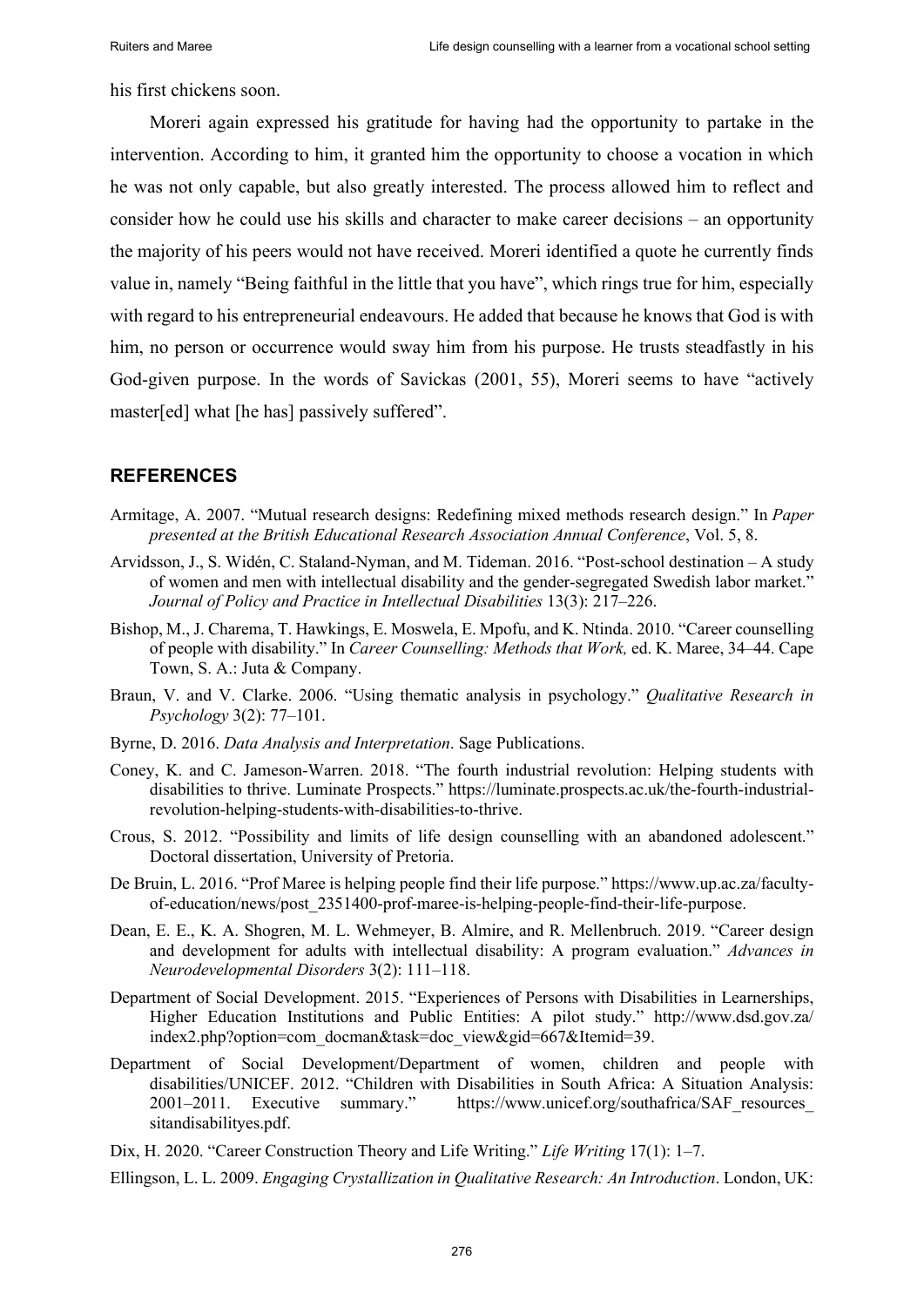Sage.

- Foskett, K. 2014. *Intellectual Disability in South Africa: A Paper funded by the National Lotteries Development Trust Fund*. http://www.includid.org.za/Downloads/Intellectual%20 Disability%20PDF.pdf.
- Gibbons, M. M. and A. N. Hughes. 2016. "The high school." In *School counseling classroom guidance: Prevention, accountability, and outcomes, ed J. Ziomek-Daigle, 87–116. Thousand Oaks, CA:* Sage.
- Guichard, J. 2009. "Self-constructing." *Journal of Vocational Behavior* 75(3): 251–258.
- Hartung, P. J. 2015. "The career construction interview." In *Career Assessment: Qualitative Approaches, ed. M. McMahon and M. Watson, 115-121. Rotterdam, The Netherlands: Sense.*
- Human Rights Watch. 2015. "'Complicit in Exclusion': South Africa's Failure to Guarantee an Inclusive Education for Children with Disabilities." https://www.hrw.org/report/2015/08/18/complicitexclusion/south-africas-failure-guarantee-inclusive-education-children.
- IResearchNet. 2020. "Career Education in Career Development." http://career.iresearchnet.com/careerdevelopment/career-education/#:~:text=Career%20education%20refers%20to%20the,and%20 satisfying%20part%20of%20life. (Accessed 2020).
- Kim, J. H. 2015. *Understanding Narrative Inquiry: The Crafting and Analysis of Stories as Research*. Thousand Oaks, CA: Sage.
- Larrinaga-Gonzalez, C. 2011. "Engaging crystallization in qualitative research: An introduction." *European Accounting Review* 20(2): 422‒425.
- Maree, J. G. 2012a. "A (guided) meta-reflection theory of career counselling: A case study." *South African Journal of Higher Education* 26(1): 670‒690.
- Maree, J. G. 2012b. "Career adapt-abilities scale-South African form: Psychometric properties and construct validity." *Journal of Vocational Behavior* 80(3): 730‒733.
- Maree, J. G. 2013a. *Counselling for career construction: Connecting life themes to construct life portraits: Turning pain into hope*. Rotterdam, The Netherlands: Sense.
- Maree, J. G. 2013b. "Latest developments in career counselling in South Africa: Towards a positive approach." *South African Journal of Psychology* 43(4): 409‒421. https://doi.org/10.1177/0081246313504691.
- Maree, J. 2014. "Career construction with a gay client: A case study." *British Journal of Guidance & Counselling* 42(4): 436‒449.
- Maree, J. 2015. "Research on life design in (South) Africa: A qualitative analysis." *South African Journal of Psychology* 45(3): 332‒348.
- Maree, J. G. 2017a. "Opinion piece: Using career counselling to address work-related challenges by promoting career resilience, career adaptability, and employability." *South African Journal of Education* 37(4): 1‒5.
- Maree, J. G. 2017b. *The career interest profile (CIP) (version 6): Obtaining qualitatively, a profile of personal career-life themes and interests*. Randburg: JvR Psychometrics.
- Maree, J. G. 2020. *Innovating counselling for self- and career construction: Connecting conscious knowledge with subconscious insight*. Switzerland: Springer International Publishing.
- Maree, J. G. and A. Twigge. 2016. "Career and self-construction of emerging adults: The value of life designing." *Frontiers in Psychology* 6: 2041.
- Maree, J. G. and C. Symington. 2015. "Life design counselling effects on the career adaptability of learners in a selective independent school setting." *Journal of Psychology in Africa* 25(2): 143– 150.
- Maree, J. G. and J. Che. 2020. "The effect of life-design counselling on the self-efficacy of a learner from an environment challenged by disadvantages." *Early Child Development and Care* 190(6): 822‒838.
- Maree, J. G. and J. M. Molepo. 2007. "Changing the approach to career counselling in a disadvantaged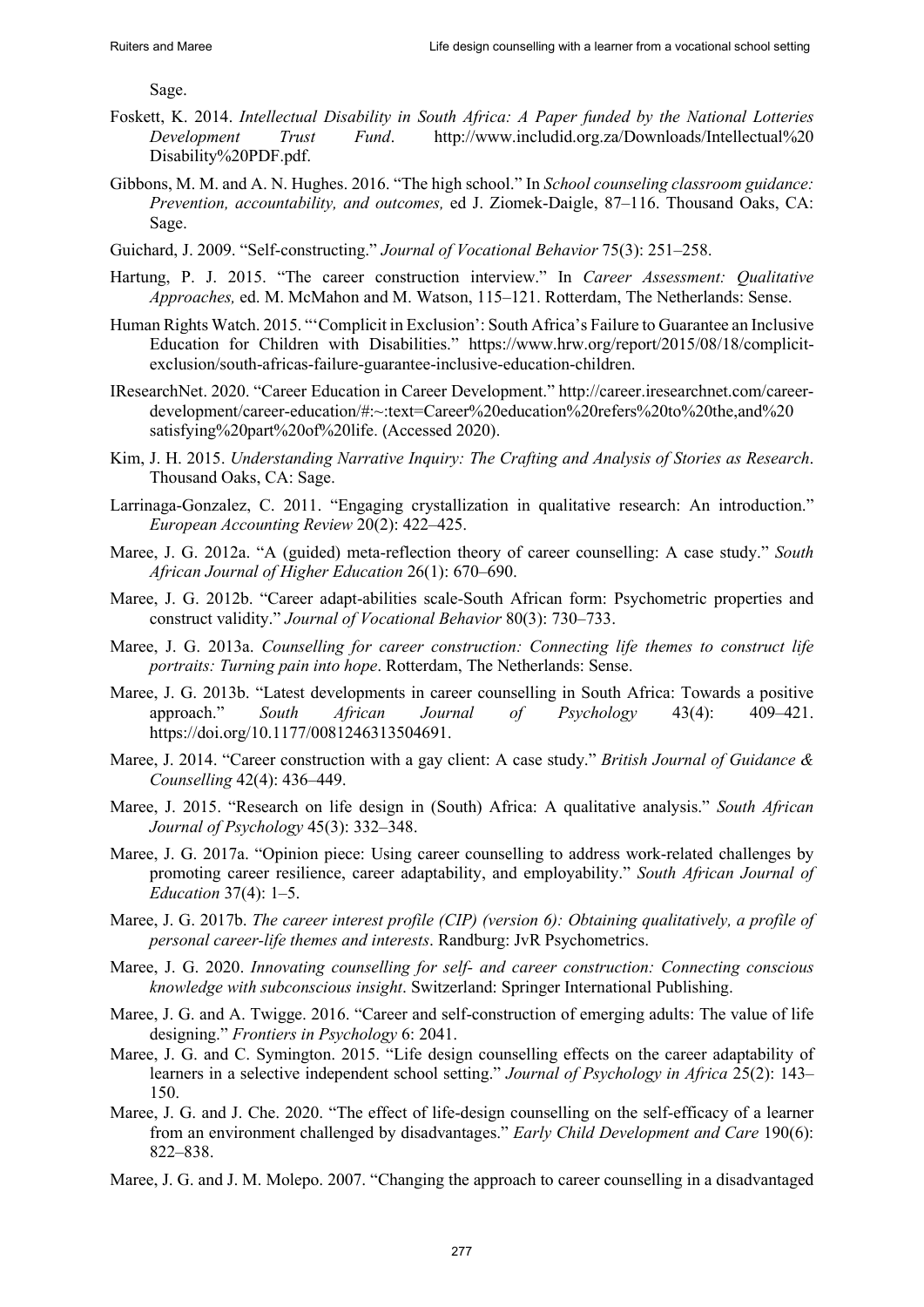context: A case study." *Australian Journal of Career Development* 16(3): 62-70.

- Maree, J. G. and Y. Hancke. 2011. "The value of life design counselling for an adolescent who stutters." *Journal of Psychology in Africa* 21(3): 479–485.
- Maree, J. G. and Z. Pollard. 2009. "The impact of life design counselling on adolescents." *Journal of Psychology in Africa* 19(2): 169–175.
- Maree, J. G., A. V. Cook, and L. Fletcher. 2018. "Assessment of the value of group-based counselling for career construction." *International Journal of Adolescence and Youth* 23(1): 118–132.
- Maree, K. and C. N. Van der Westhuizen. 2009. *Head start in designing research proposals in the social sciences*. Cape Town, SA: Juta and Company Ltd.
- Melendro, M., G. Campos, A. E. Rodríguez-Bravo, and R. D. Arroyo. 2020. "Young people's autonomy and psychological well-being in the transition to adulthood: A pathway analysis." *Frontiers in Psychology* 11: 1946‒1946.
- Office of the Deputy President. 1997. *White Paper on an Integrated National Disability Strategy.* https://www.gov.za/sites/www.gov.za/files/disability\_2.pdf.
- Patton, M. Q. 2002. *Qualitative Research and Evaluation Methods*. New Delhi: Sage.
- Ravitch, S. M. and N. M. Carl. 2016. *Qualitative Research: Bridging the Conceptual, Theoretical and Methodological*. Thousand Oaks,CA: Sage.
- Savickas, M. 2012. "Life design: A paradigm for career intervention in the 21st century." *Journal of Counselling and Development* 90(1): 13‒19.
- Savickas, M. 2015a. *Life-design counseling manual*. S.I.: Out of print vendor.
- Savickas, M. 2018. "Career counselling." (Second, Ser. Theories of psychotherapy series). American Psychological Association. https://ebookcentral-proquest-com.uplib.idm.oclc.org/lib/pretoriaebooks/reader .action?docID=5525818.
- Savickas, M. L. 2001. "A developmental perspective on vocational behaviour: Career patterns, salience, and themes." *International Journal for Educational and Vocational Guidance* 1(1–2): 49–57.
- Savickas, M. L. 2015b. "Designing projects for career construction." In *Counseling and Action*, ed R. A. Young, J. F. Domene and L. Valach, 13–32. New York, NY: Springer.
- Savickas, M. L. 2019. *Career counselling.* 2nd Edition. American Psychological Association.
- Savickas, M. L. and E. J. Porfeli. 2012. "Career Adapt-Abilities Scale: Construction, reliability, and measurement equivalence across 13 countries." *Journal of Vocational Behavior* 80(3): 661–673.
- Savickas, M. L., L. Nota, J. Rossier, J. P. Dauwalder, M. E. Duarte, J. Guichard, ... and A. E. Van Vianen. 2009. "Life designing: A paradigm for career construction in the 21st century." *Journal of Vocational Behavior* 75(3): 239‒250.
- Statistics South Africa. 2011. *Stats SA profiles persons with disabilities*. http://www.statssa.gov.za/ ?p=3180#:~:text=The%20national%20disability%20prevalence%20rate,85%2B%20reported%2 0having%20a%20disability.
- Suleymanov, F. 2014. "Academic achievements of students with special needs in inclusive education." Master's thesis.
- Trent, A. and J. Cho. 2014. "Interpretation strategies: Appropriate concepts." In *The Oxford Handbook of Qualitative Research*, ed P. Leavy, 639–657. Oxford University Press, USA.
- Wagner, L. 2019. "Disabled people in the world in 2019: Facts and figures. Inclusive city maker." https://www.inclusivecitymaker.com/disabled-people-in-the-world-in-2019-facts-and-figures/.
- Western Cape Forum for Intellectual Disability. 2021. "Frequently asked questions." https://wcfid.co.za/frequently-asked/#:~:text=in%20South%20Africa%3F-,A%3A%20It%20has %20been%20established%20that%20as%20many%20as%204,level%2F%20form%20of%20inte llectual%20disability.
- WHO *see* World Health Organization.